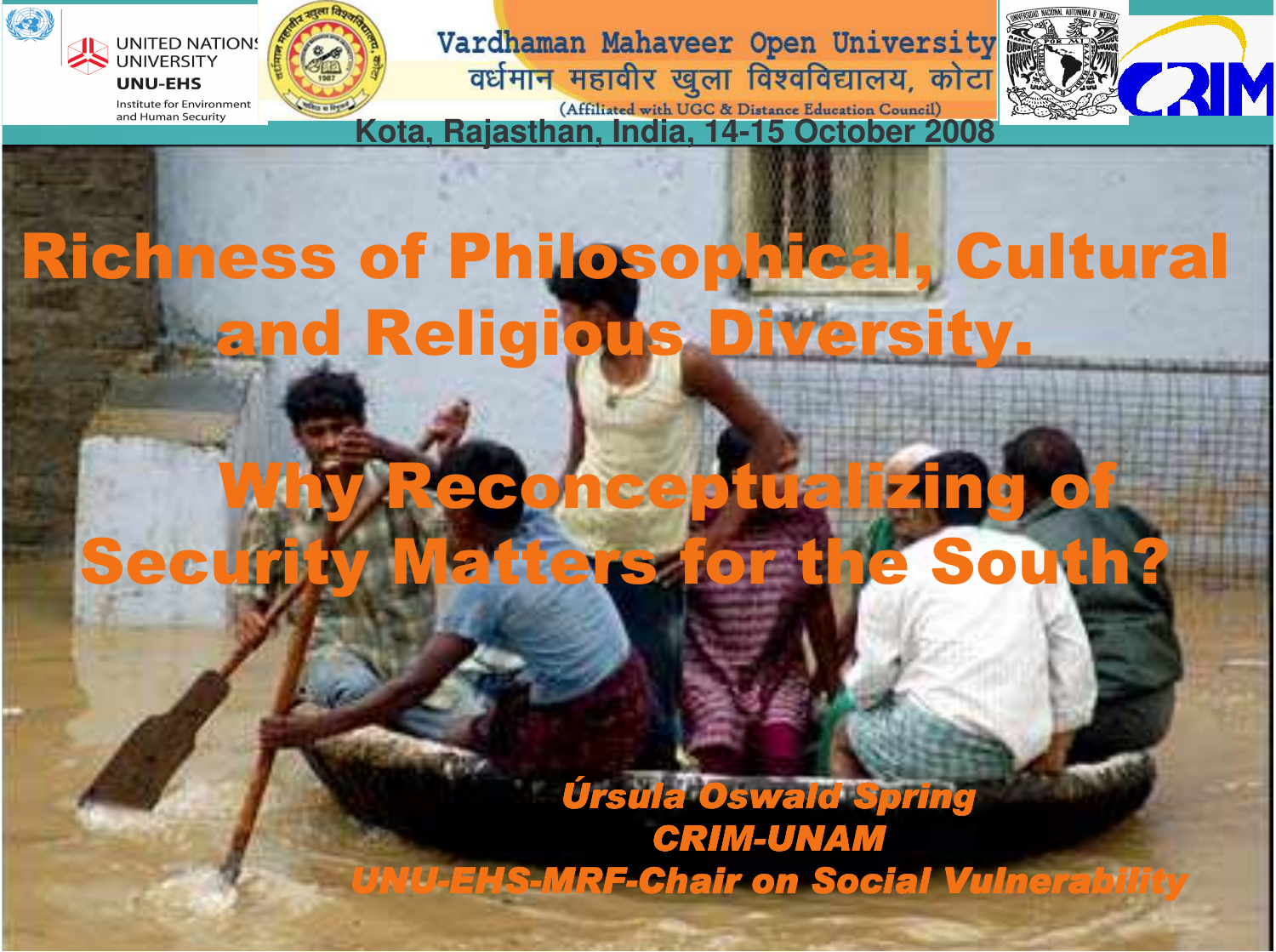## **Content**

- 1. Peace and Security
- 2. Philosophy of Peace in the Orient, Indigenous Societies and in the Occident
- 3. Ahimsa and Gandhi
- 4. Sustainable Peace
- 5. Peace and Patriarchy
- 6. Human, Gender and Environmental Security <sup>a</sup> **HUGE** Peace with Security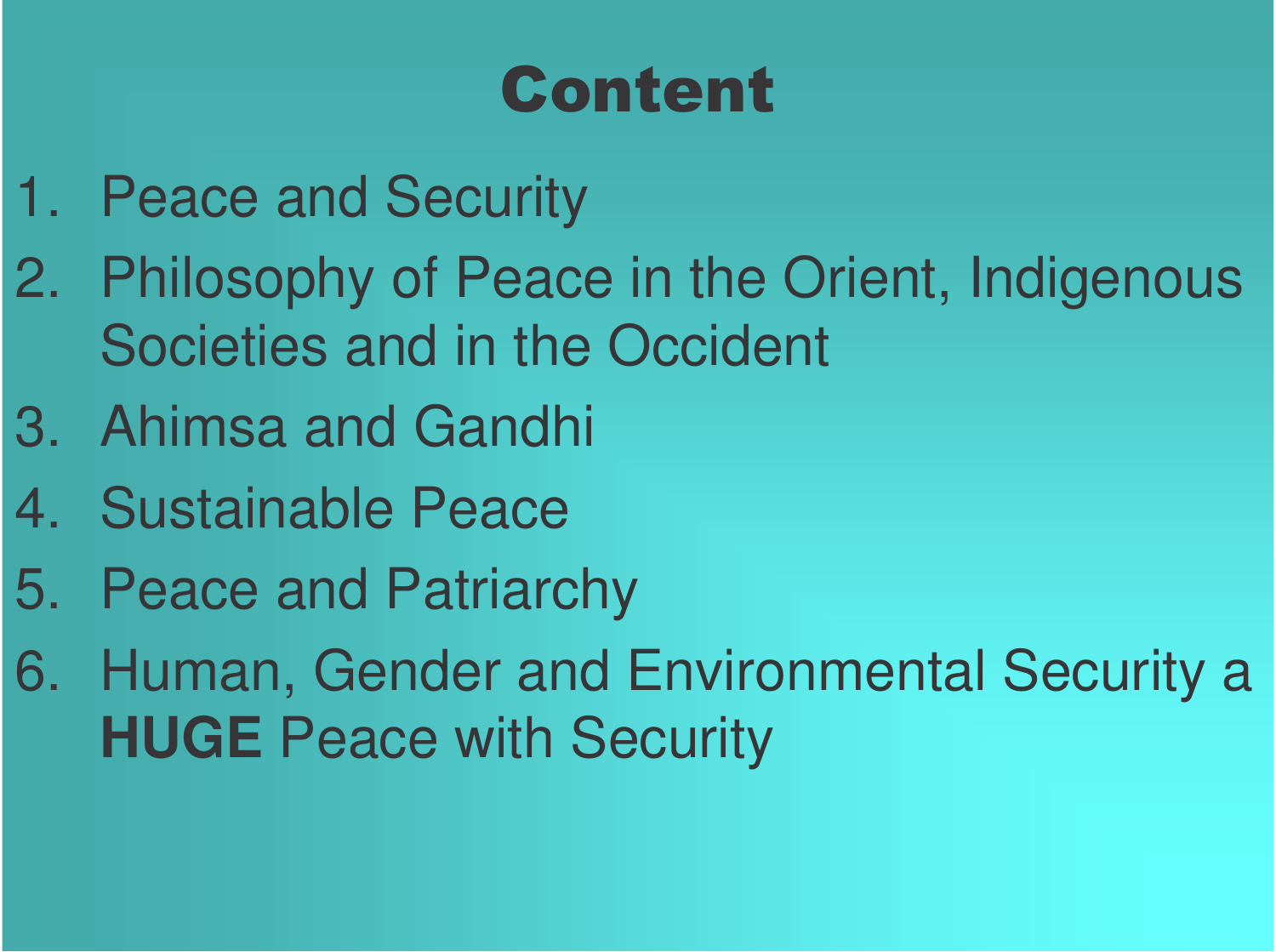## **Peace thinking in the East, South and West**

- 1. In all cultures peace thinking evolved to mitigate the hegemonic impulses and to deal with conflicts by consensus. The desire of human beings has always been to live together **in harmony with other humans and nature** with understanding, dialogue, tolerance, respect and cooperation.
- 2. The global thought on peace starts with the thinking of **Hinduism** in India, Buddhism in China, indigenous reflections on harmony and equilibrium; later European contributions and finally perspectives on contemporary **globalization** and global environmental change.
- **3. Women** play a special role in peace-building. They use their own tools to achieve their goals. They tried to convince warriors to abolish war and reduce dominance and exploitation, e.g. with a sexual boycott as documented in the Greek comedy 'Lysistrata' of Aristophanes: 'without peace, no s ex'.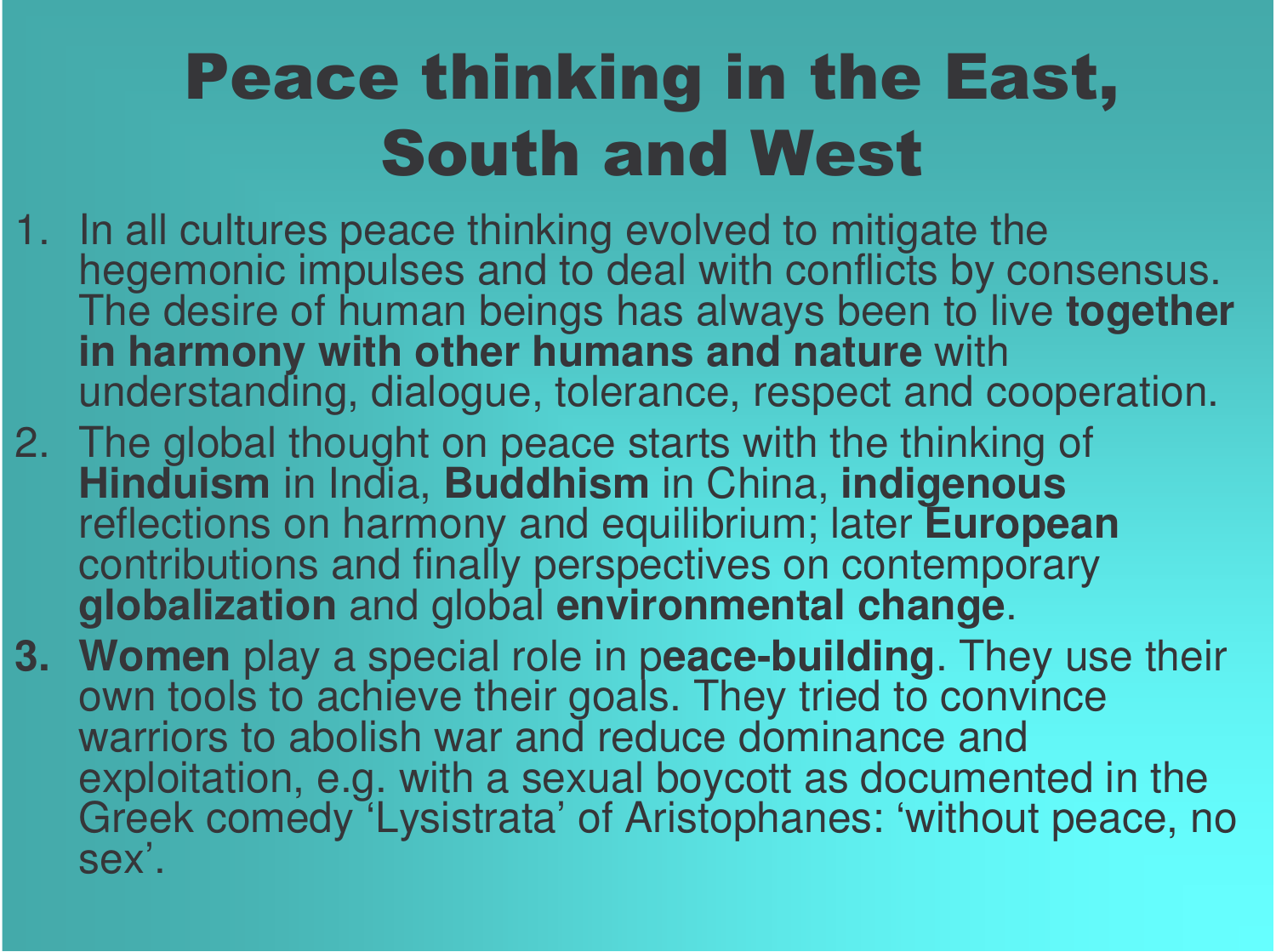## **History of Peace and Security**

- •Greek and Roman empires were influenced by the cultures and thinking of India and China cultures. The ancient process of state consolidation interacted with the modern European model of political division of power and democracy.
- The process of social representations resulted from **internalized Eurocentric** ideals that produced a unique model of development for the whole world (private propriety, state of law, militarism, division of power, electoral democracy, human rights).
- The modern international law evolving from the Westphalian order (1648), the division of power within the state and an independent system of justice were main achievements to oppose despotic kings and governors.
- •European thinkers, like Grotius and Kant, created an **idealist world view** where agreements based on cooperation, and personal responsibility tried to achieve peace. Regional and religious wars, resource competition, two World Wars and the Cold War hampered peace and development.
- •Since 2001, the 'war on terrorism' replaced the bipolar power and ideological competition with a **unipolar** superpower (Fukuyama 1992) creating new insecurities.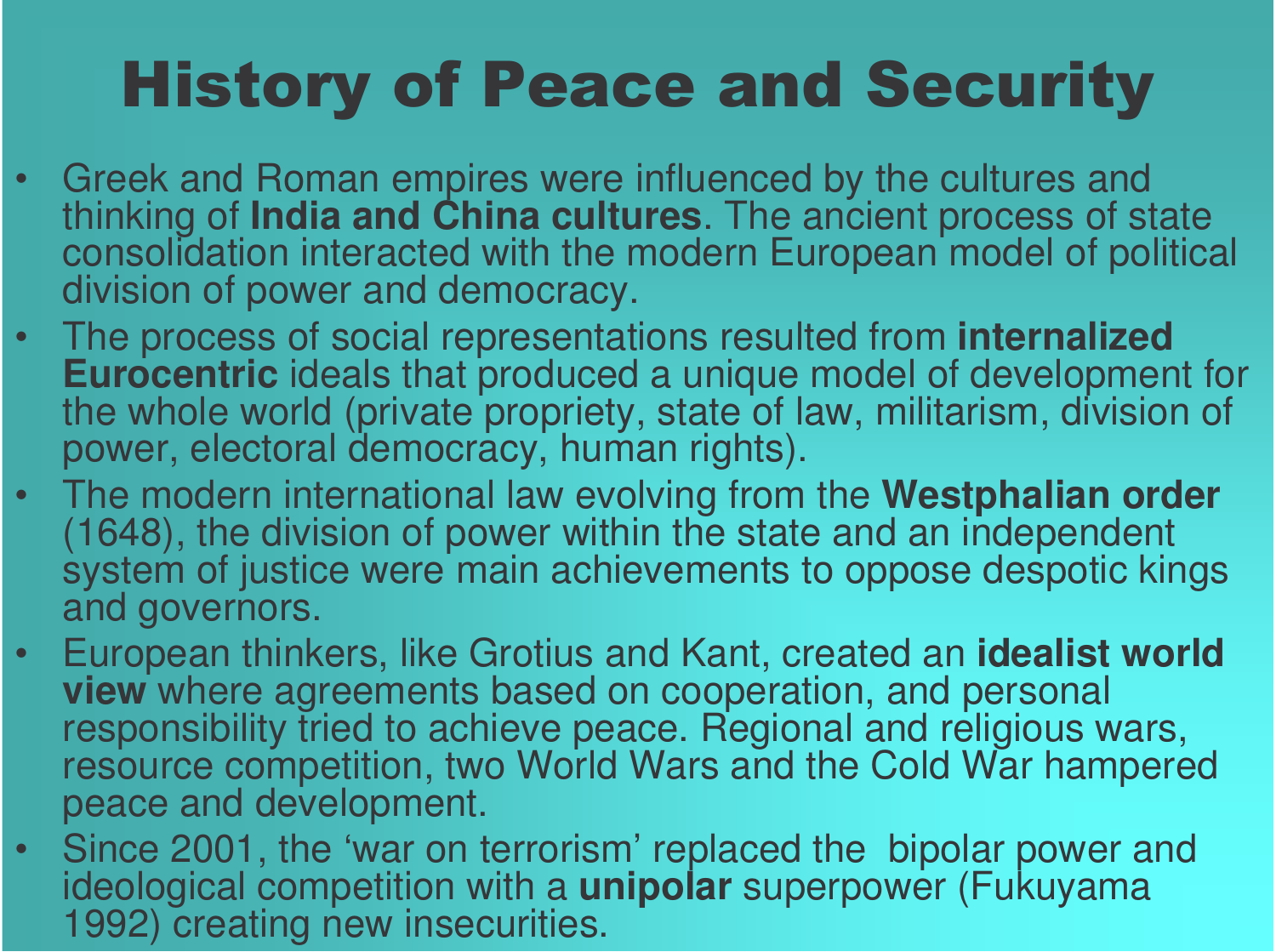## Hexagon Series: First volume of the **Security Handbook for the Anthropocene**

**Hans Günter Brauch Ursula Oswald Spring Czesław Mesjasz** John Grin **Pál Dunav** 

Navnita Chadha Behera **Béchir Chourou** Patricia Kameri-Mbote P.H. Liotta  $(Eds.)$ 

> HEXAGON SERIES ON HUMAN **ENTAL SECURITY AND PEACE**



### **Globalization** and Environmental **Challenges**

**Reconceptualizing Security** in the 21st Century



**H.G. B r a u c h, J. G rin, C. M e sja s z, P. D u n a 1.G. Brauch, J. Grin, C. Mesjasz, P. Dunay, N.<br>Chadha Behera, B. Chourou, U. Oswald Sprir** Chadha Behera, B. Chourou, U. Oswald Spring, **P.H. Lio t t a, P. K a m e ri-M b o t e ( E d s.): Globalization and Environmental Challenges: Reconceptualizing Security in the 21st Century** (Berlin–New York: Springer-Verl.,2008).

see at: <http://www.afes-pressbooks.de/html/hexagon\_03.htm>.

*Globalization and Environmental Challenges* pose new security dangers and concerns. In this reference book on global security thinking, 92 authors from five continents and many disciplines, from science and practice, assess the global reconceptualization of security triggered by the end of the Cold War, globalization and manifold impacts of global environmental change in the early 21st century. In 10 parts, 75 chapters address the theoretical, philosophical, ethic al a n d religio u s a n d s p atial c o nte xt of s e c urity; discuss the relation-ship between security, peace, development and environment; review the reconceptualization of security in philosophy, international law, economics and political science and for the political, military, economic, social and environmental security dimension and the adaptation of the institutional security concepts of the UN, EU and NATO; analyze the reconceptualization of regional security and alternative security futures and draw conclusions for future research and action.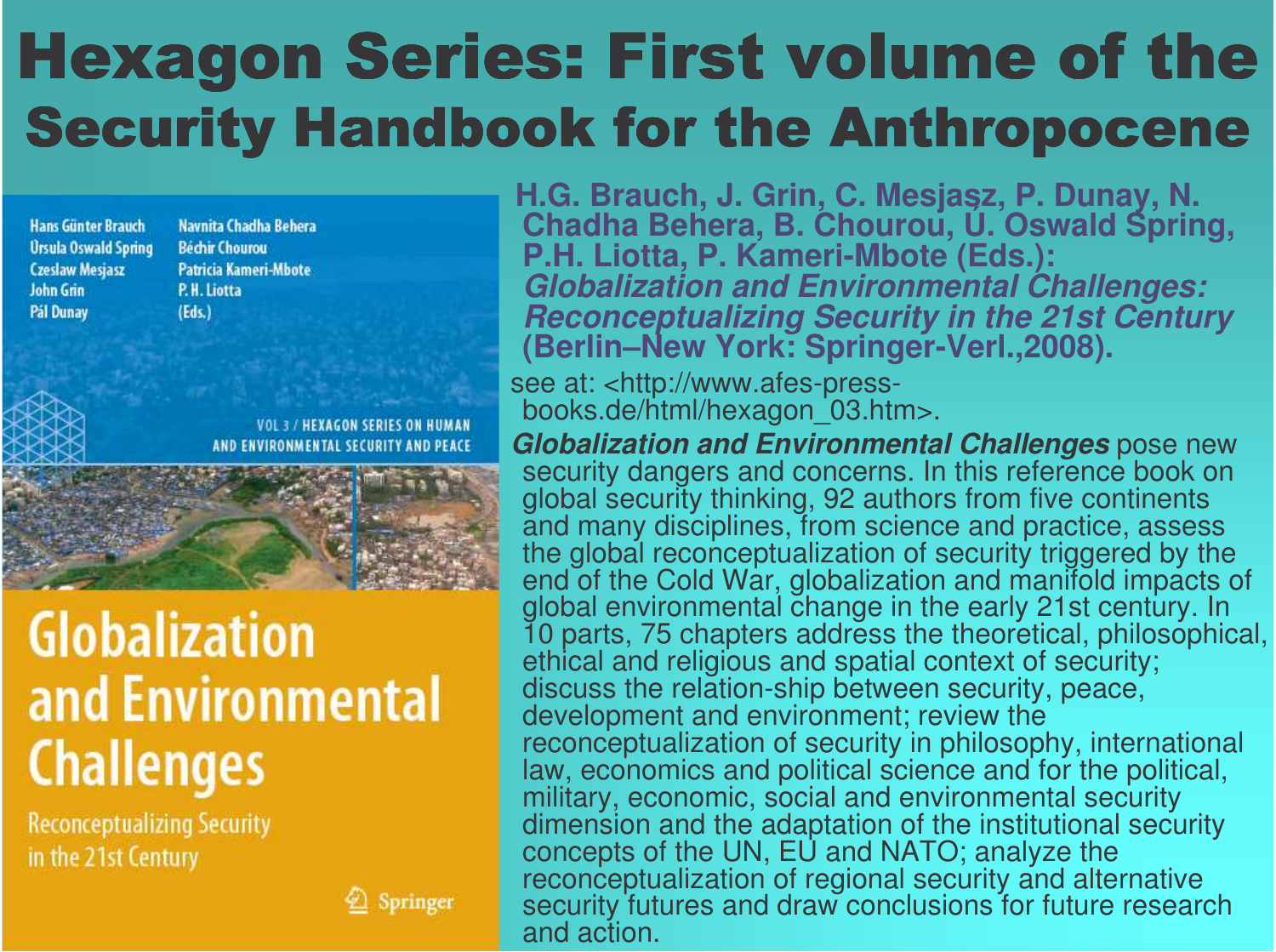### Hexagon Series,vol. IV & 2nd vol. of the **Security Handbook for the Anthropocene**

**Hans Günter Brauch Ursula Oswald Spring John Grin** Czesław Mesjasz  $(Eds.)$ 

**Patricia Kameri-Mbote** Navnita Chadha Behera **Béchir Chourou Heinz Krummenacher** 

> VOL 4 / HEXAGON SERIES ON HUMAN AND ENVIRONMENTAL SECURITY AND PEACE



#### **Facing Global Environmental Change**

Environmental, Human, Energy, Food, **Health and Water Security Concepts** 

Hans Günter Brauch, Úrsula Oswald Spring, John<br>Grin, Czeslaw Mesjasz, Patricia Kameri-Mbote, Navnita Chadha Behera, Béchir Chourou, Heinz Krummenacher (Eds.): Facing Global Environmental Change: Environ-men-tal, Human, Energy, Food, Health and Water Security Concepts. Hexagon Series on Human and Envi-ronmental Security and Peace, vol. 4(Berlin – Heidelberg – New York: Springer-**V e rla g, 2 0 0 8), i.p .**

In the second volume of this policy-focused, global and multidisciplinary security handbook on Facing Global *Environmental Change* addresses new security threats of the 21st century posed by climate change, desertification, water stress, population growth and urbanization. These security dangers and concerns lead to migration, crises and conflicts. They are on the agenda of the UN, OECD, OSCE, NATO and EU. In 100 chapters, 132 authors from 49 countries analyze the global debate on environmental, human and gender, energy, food, livelihood, health and water security concepts and policy problems. In 10 parts they discuss the context and the securitization of global environmental change and of extreme natural and societal outcomes. They suggest a new research programme to move from knowledge to action, from reactive to proactive policies and to explore the opportunities of environmental cooperation for a new peace policy.

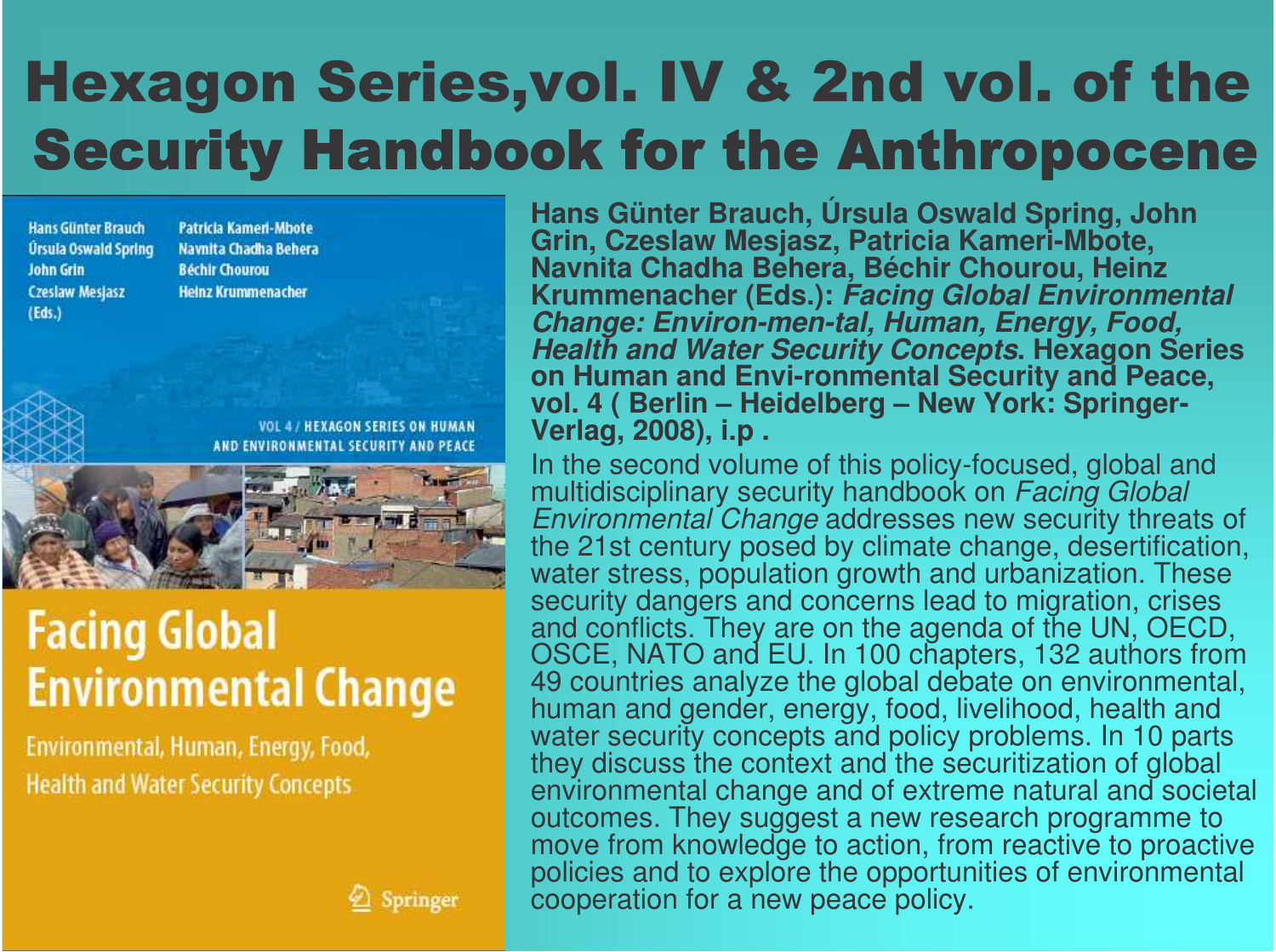## **Hexagon Series, Vol. V & third volume of the** Security Handbook for the Anthropocene

#### **The third volume approximately 100 chapters will address in**

**part I:** Introduction: Concepts of Security Threats, Challenges, Vulnerabilities, Risks

**part II**: Military and Political Security Threats, Challenges, Vulnerabilities and Risks

**part III:** Economic, Social, Environmental Security and Human Threats, Challenges,<br>Vulnerabilities and Risks in the Near East, North & Sub-Sahara Africa and in Asia

**part IV:** Threats, Challenges, Vulnerabilities and Risks for Urban Centres in s and Disasters

**part V:** Coping with Global Environmental Change: Climate Change, Soil and Desertification, Water Management, Food and Health

**part VI:** Coping with Hazards and Strategies for Coping with Social Vulnerability and Resilience Building

**part VII:** Coping with Global Environmental Change: Scientific. International and Regional Political Strategies, Policies and Measures

**part VIII:** A Technical Tool: Remote Sensing, Vulnerability Mapping and Indicators of Environmental Security Chal-lenges and Risks

**part IX:** Towards an Improved Early Warning of Conflicts and Hazards and

**part X:** Summary and Policy Conclusions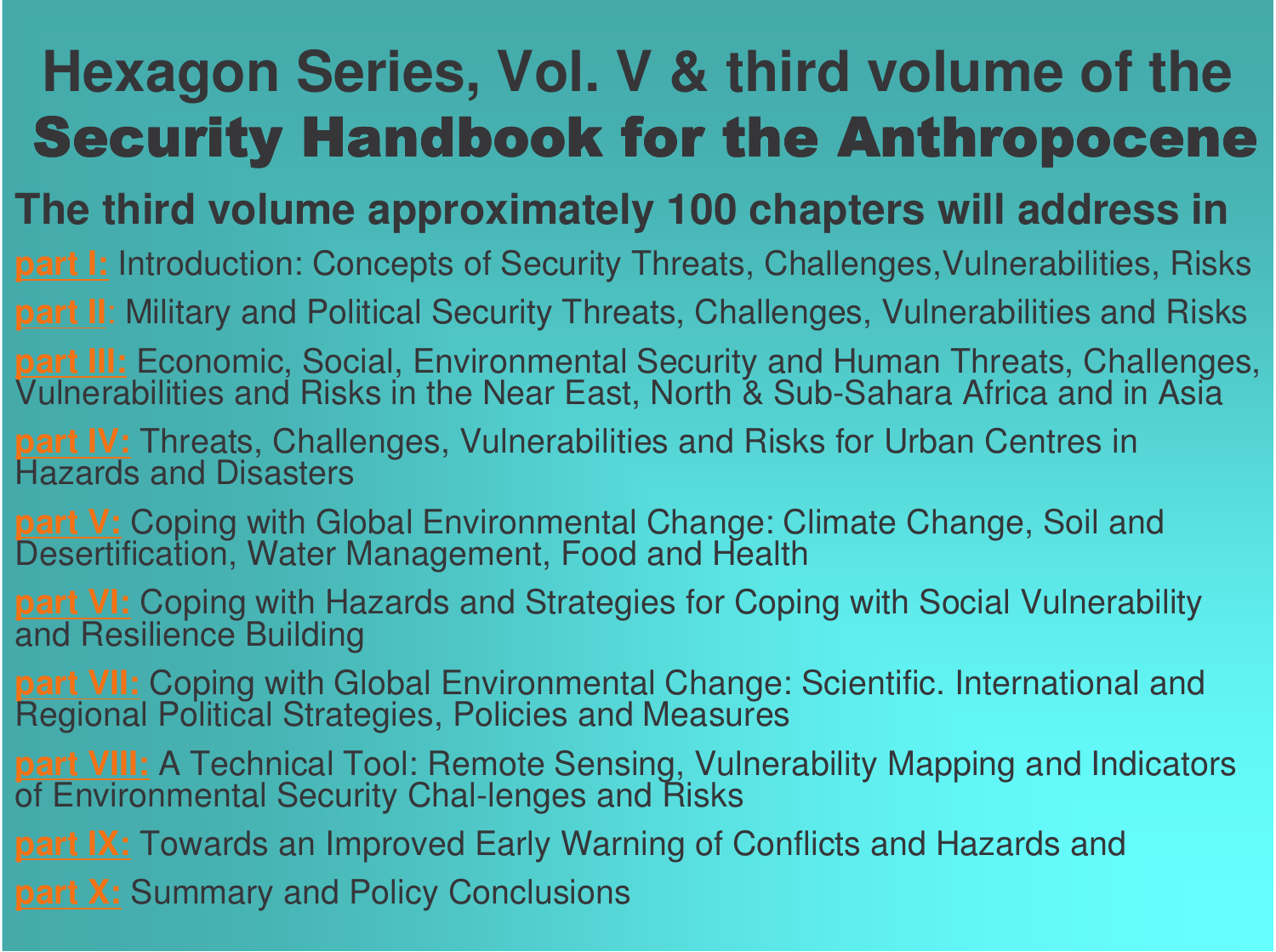# 2. Philosphy of Peace: Hinduism

- •Hinduism is the world's **third largest** religion (after Christianity and<br>Islam), representing about 13% of world population. As one of the oldest religions in the world, it grew in syncretism during the past 5,000 years, creating numerous sects and cultural movements and **tolerance** and integration of dissidents.
- •Hinduism developed the doctrine of 'karma' where the individual reaps the results of his good and bad actions through different lives.
- •Peace values in Hinduism are related to religious beliefs. The liberation from suffering and from the compulsion of rebirth is attainable through the **elimination of passions**, the **comprehension** and respect of the other, and through the knowledge of reality as an union with god.
- •As a theological system Hinduism does not have a single founder, no single model of morality or a central religious organization, but hundreds of **different religious groups.**
- •Security is linked to the safety of authorities (king), who guarantees the security of the people (Dadhich). His syncretic tendency stressed tolerance, mutual understanding and co-existence and a **permanent renovation, which was enriched with positive elements of existing** practices of peaceful behaviour.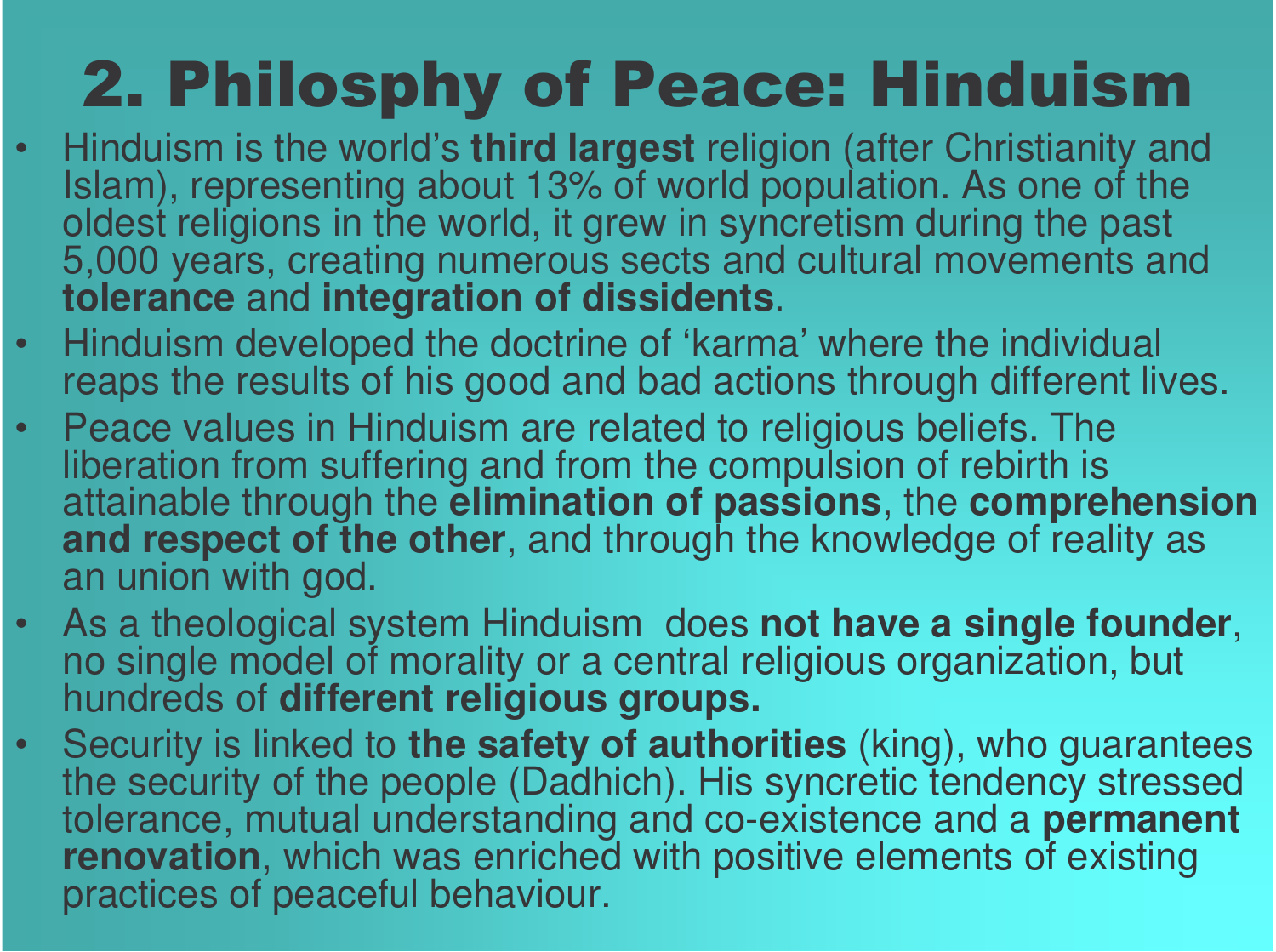## Jainism

- •Mahavir eradicated conception of God as creator and **protector** and developed positive messages of life: nonviolence (ahimsa); truth (Satya); non-stealing (achaurya); celibacy (Brahmacharya) and non-possessiveness (aparigraha), which opened the infinite potential of humans in perception, knowledge, power and bliss for freedom and joy.
- •Jainism is based on eternal cosmic principles of a colossal machinery running without error and halt, in absolute harmony; propose a **perfect system of democracy** with equality of opportunities to achieve freedom and spiritual perfection.
- •Jainism recognizes the natural phenomena as symbioses of mutual interdependence, which has created the bases for modern ecology and nonviolence or 'ahimsa', as a practical moral principle for daily life (Radhakrishnan 1952; Radhakrishnan/Moore 1957; Radhakrishnan/Muirhead 1958).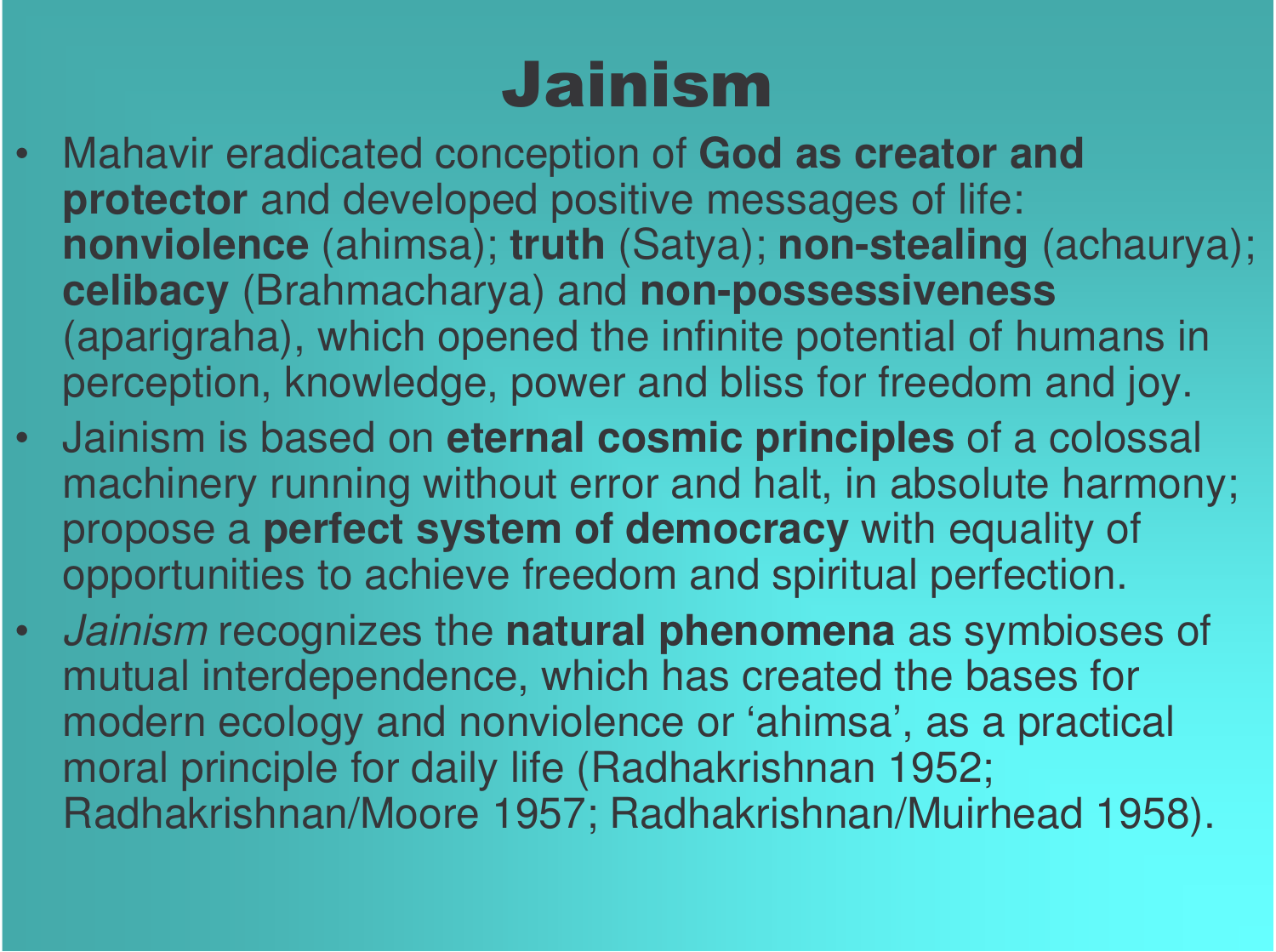## Buddhism

#### •**Four truths:**

- *dukkha*, life mean suffering
- samuday, the origin of suffering is hate, greed and excess
- nirodha, when the root causes are overthrown suffering is over
- *magga,* to defeat suffering opens complementary ways:
	- truth with the right for recognition and intention
	- morals with correct speaking
	- **doing** and living
	- deepness where training and correct efforts
	- **attentiveness** and the ability for contemplative meditation creates happiness for human beings and peace
	- samsara, the continuing walking to perfection represents the circle of life, death and rebirth
- •Growth and decline happen to everybody: to humans, to gods and goddesses, but also to devils and nature. All beings are prisoners of the cycle of life, fixed by the 'karma', which register facts, thinking, emotions, necessities, pulsations and excesses. Only through a deepening of life, knowledge and the daily fight against egotism and abuse, it is possible to overcome these<br>karmic forces and to leave this circle of violence and abuse.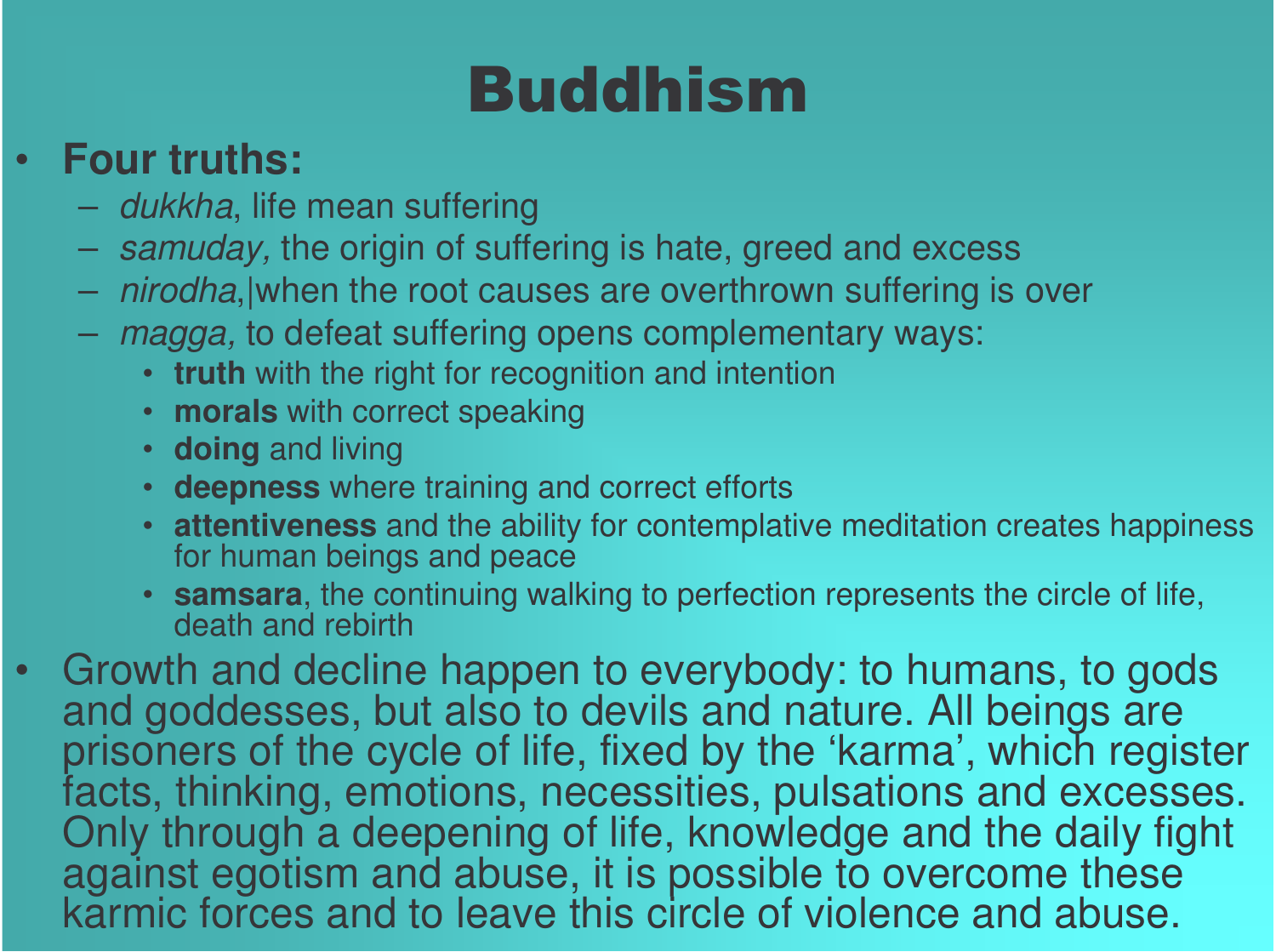# Kongfuzi or Confucius' Impacts on the Thinking on Peace

- **Kongfuzi** (551-479 BCE), born as <sup>a</sup> poor villager, developed some principal **philosophical and moral concepts** that are still valid in contemporary China, Korea and in other Asian countries.
- Consolidated **political theories** and **institutions** and created <sup>a</sup> value system for living in peace within an organized society and caring about nature.
- He put in the centre of human behaviour **five virtues:** humanity, uprightness, morals, wisdom and sincerity.
- **three social obligations:** loyalty, respect for parents and ancestors, and courtesy substituting violence, conquest and exploitation promoted by hegemonic interests.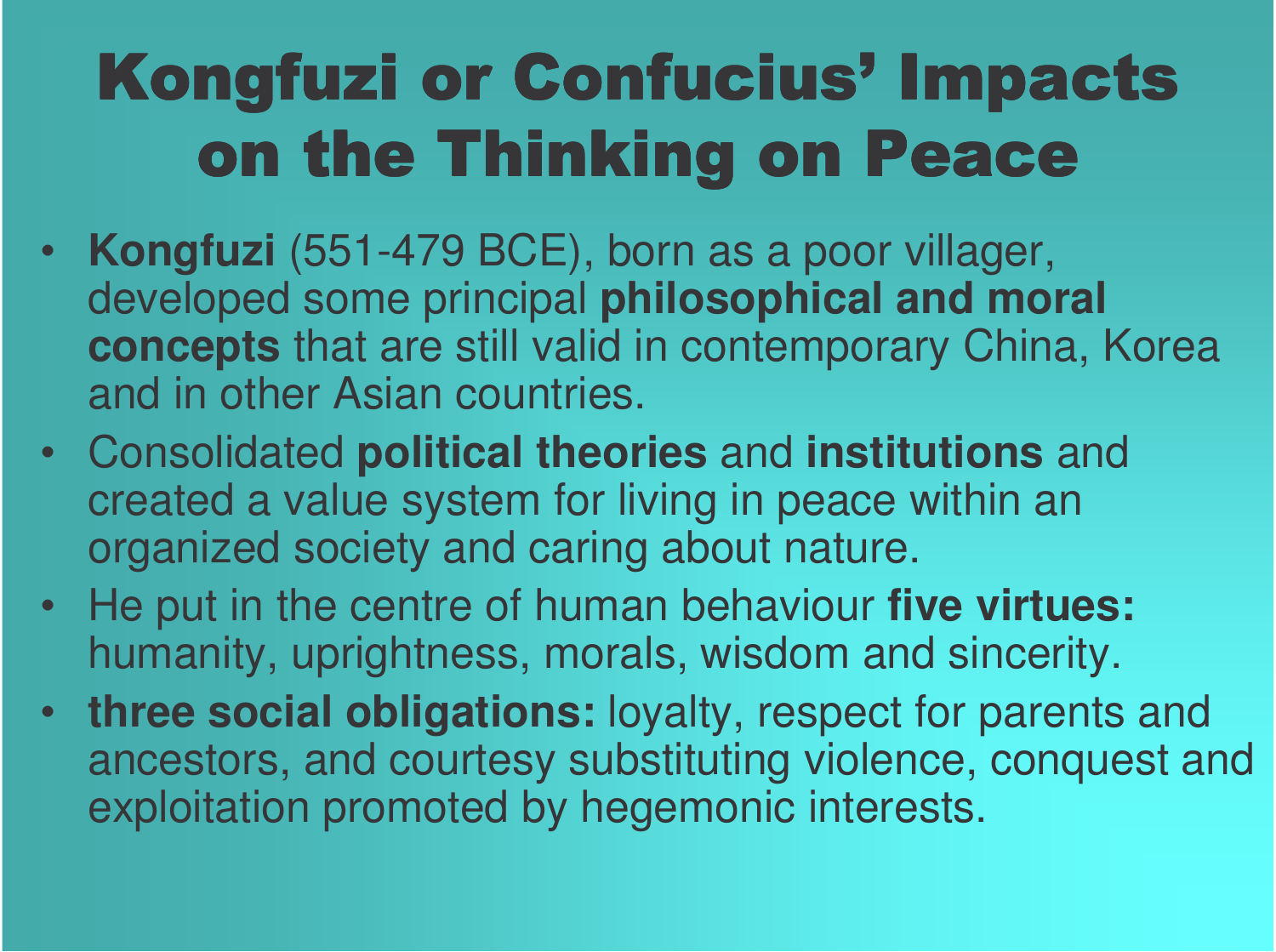## Lao Tse and his Impact on the Thinking on Peace

- •Lao Tse (around 6th century BCE) wrote the book '*Tao-te King*' or '*Dao* De Jing' has influenced the society and policy in China and overseas.
- •As a metaphysician: '*tao*' (way), representing the origin of the world order and the knowledge for guiding society through moral behaviour by peaceful means, as eternal source understood as the origin of earth, the law of the laws, the rationality and the absolute. Looking with humility to nature it is possible to live the '*tao*' and empirical knowledge brings deepness into under-standing and behaviour. Humans should live and act on earth respecting other beings and allowing a minimal footprint.
- •• *'Ren*' (humanity, love for others) and learning during life. His ideal was a small country, few laws, where a king knew his people, away from power and ambitions.
- •He called for the abolition of the army and was against any war, not precisely for moral reasons, but because any conquest is always insignificant & trivial compared with unlimited internal resources of a person.
- •• *'tao*' and '*ren*' defined 'Easternization' as an emerging force of the non-West, including other Southern countries. They thought that China and India symbolize by its population size, material capacity and cultural and spiritual civilization an alternative to occidental hegemony.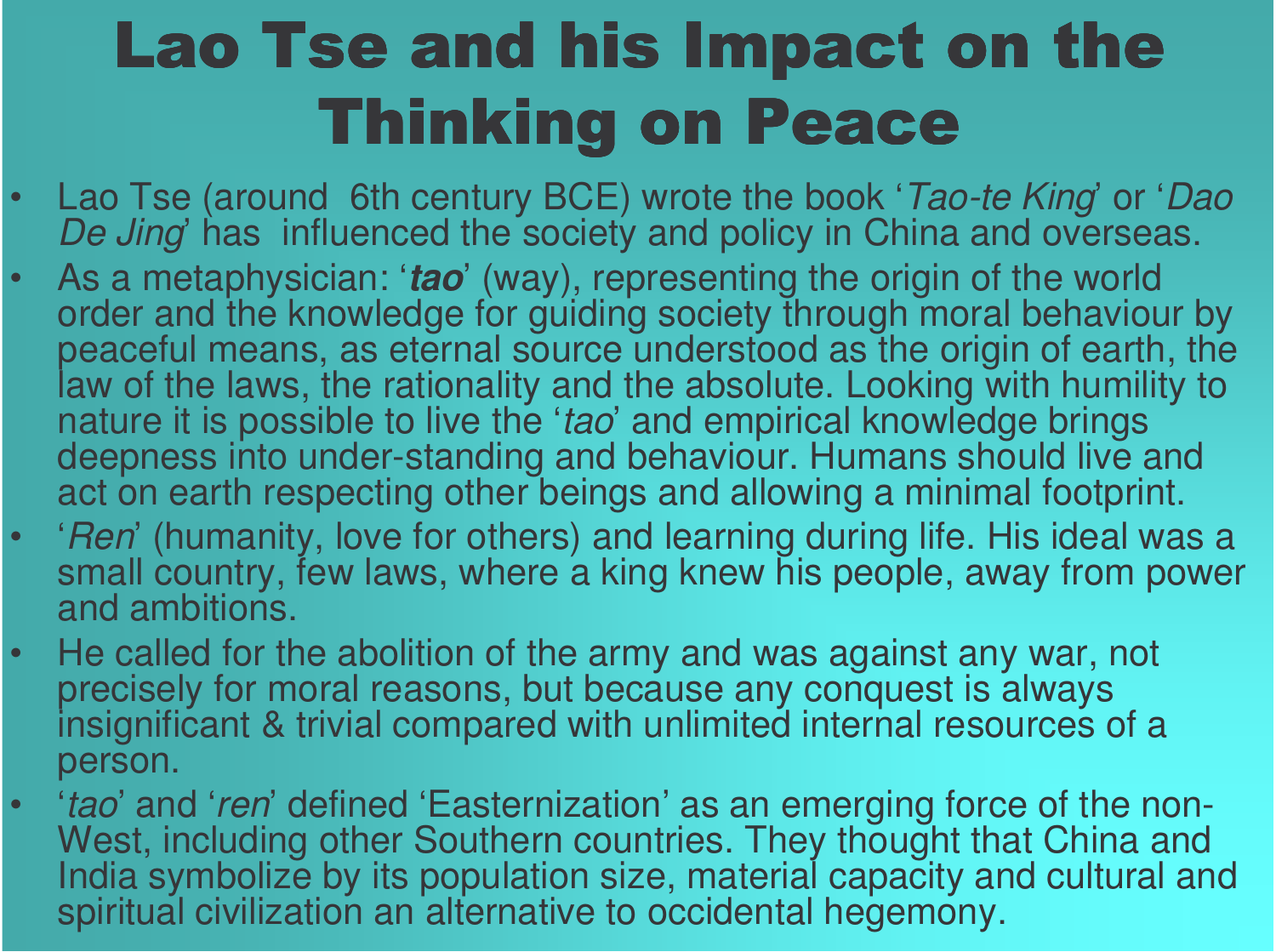### **Indigenous Cosmovision**

- •• Intimate relationship between caring for and fearing nature was part of the indigenous cosmogony and beliefs, which established a **harmony and equilibrium** between humans, nature, gods and goddesses. People were educated to love and respect this intimate relationship, but also the existing political system.
- •Destruction or offence of gods/goddesses could only bring disasters and<br>devastation, and re-establish equilibrium human beings and animals were sacrificed. The highest values such as cooperation, dignity, freedom, love, solidarity, respect and peace were taught, together with a hierarchical system of power. Military force, science and technology permitted to improve the quality of life and to maintain a growing population in very different ecosystems.
- •• Indigenous great cultures and cosmovision was related to domestication of four plants: corn (maize), potatoes, beans and squashes, enabling its people to capture the food energy inside the plants, offering culture, medicine and<br>productive techniques with well planned cities, temples and palaces.
- •Fertility goddesses: corn (Centéotl), flowers (Xochipilli), Mother Earth (Tonantzin) is still represented today in the Virgin of Guadalupe and their cult of syncretism and in *Marianism.* Ritual calendars 260 days ran parallel to the calendar of 365 days, divided into 18 months of 20 days, helping peasants to optimize the agrarian cycle with sophisticated systems of irrigation and natural fertilizers for five harvests.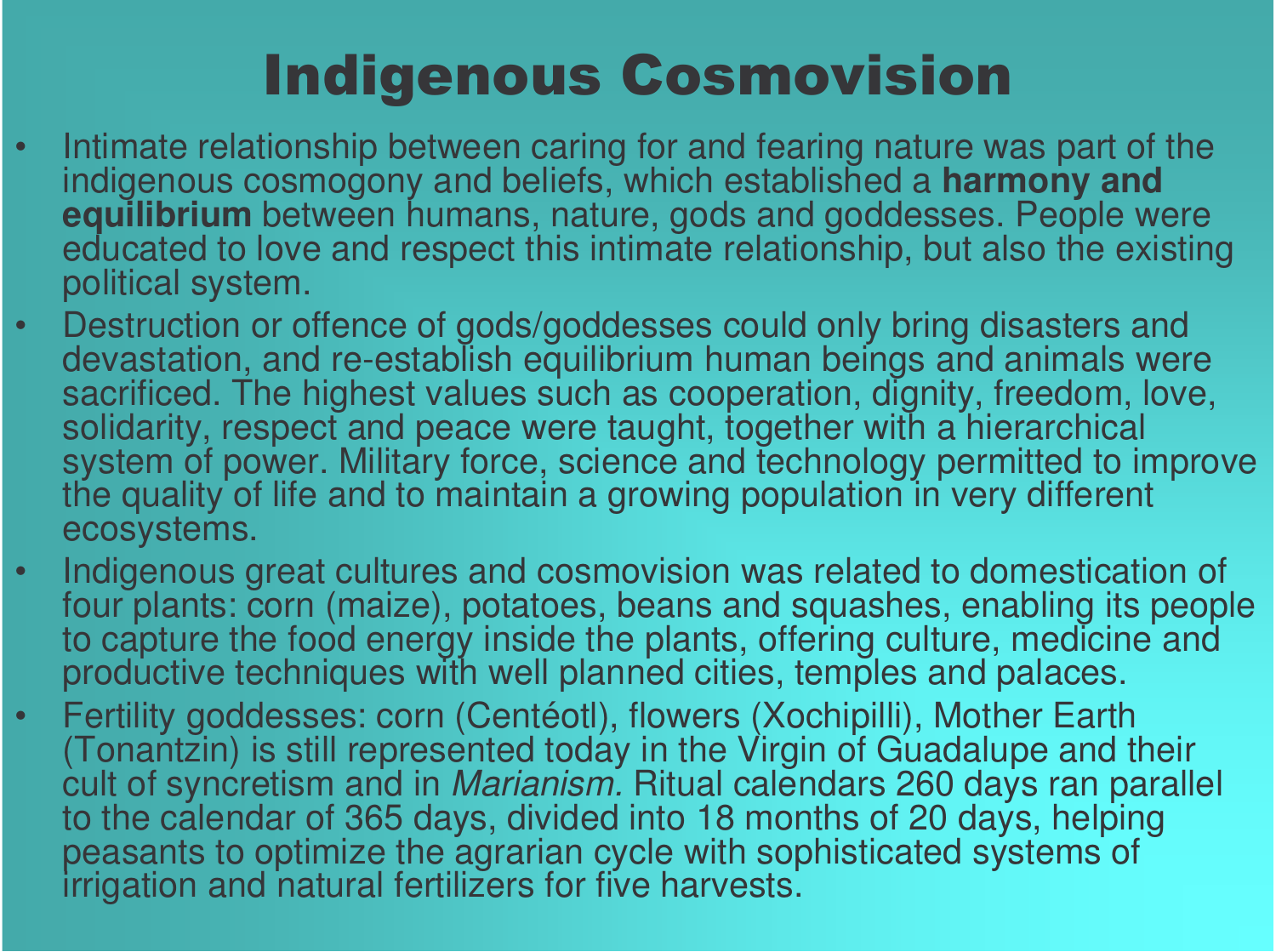## **Indigenous and Latin America**

- Latin America has merged two traditions: an indigenous tradition of high cultures of the Maya, Aztecs, Inca and multiple small civilizations searching for equilibrium between humans and nature with a colonial European tradition, influenced by Spain and Portugal.
- Catholic Church as ideological transmitter eradicated the non -Christian indigenous cosmovision, still reflected by the today syncretic 'mestizo' society.
- The result is an ideological tension created by the 'white' European elites and the indigenous population where indigenous and Christian traditions and rites have merged. This duality influenced the thinking on peace within the countries.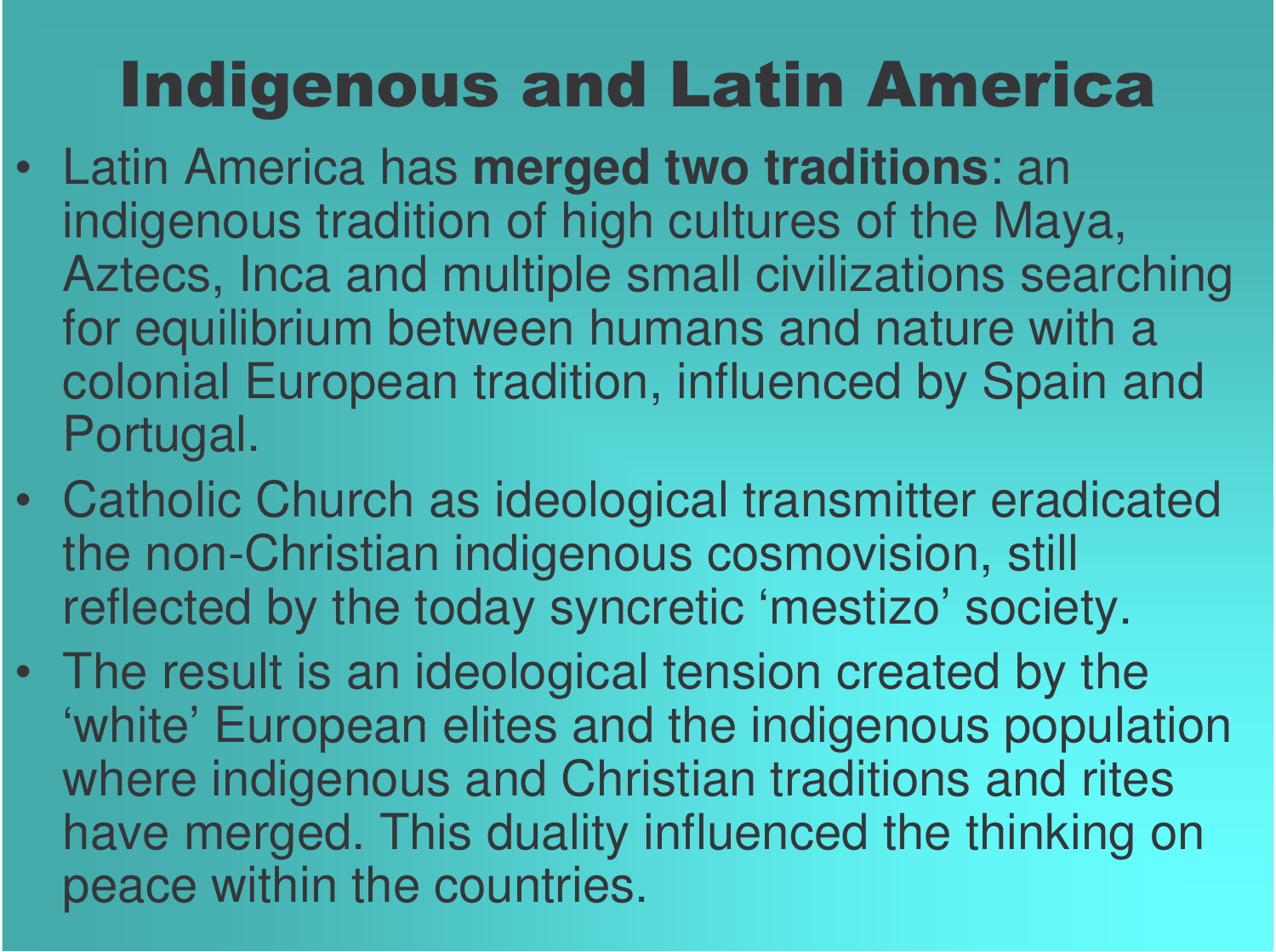# **European Thinking on Peace**

- •Peace thinking emerged from early Greek and Roman concepts of democracy, citizens' rights and from *Pax Romana*.
- •During the thirty years war (1618-1648), Grotius challenged the power-oriented approaches from Thucydides to Machiavelli with a cooperative **pragmatism** promoting an international legal framework for co-operation among states; two decades later: **Westphalian** order.
- After the French Revolution, Kant in his 'eternal peace' (1795) developed the legal bases for an idealist 'eternal world' order based on a republican order (democracy, domestic order), an international organization (a new international order with a league of nations) and human rights (rights of world citizens, individual rights and obligations) and personal responsibility
- •• In the 19th century, Marx addressed the economic processes and their societal repercussions and he fought against the inhuman conditions of capitalism by creating a **socialist utopia** for workers through class struggle and Rosa Luxemburg fought for international solidarity.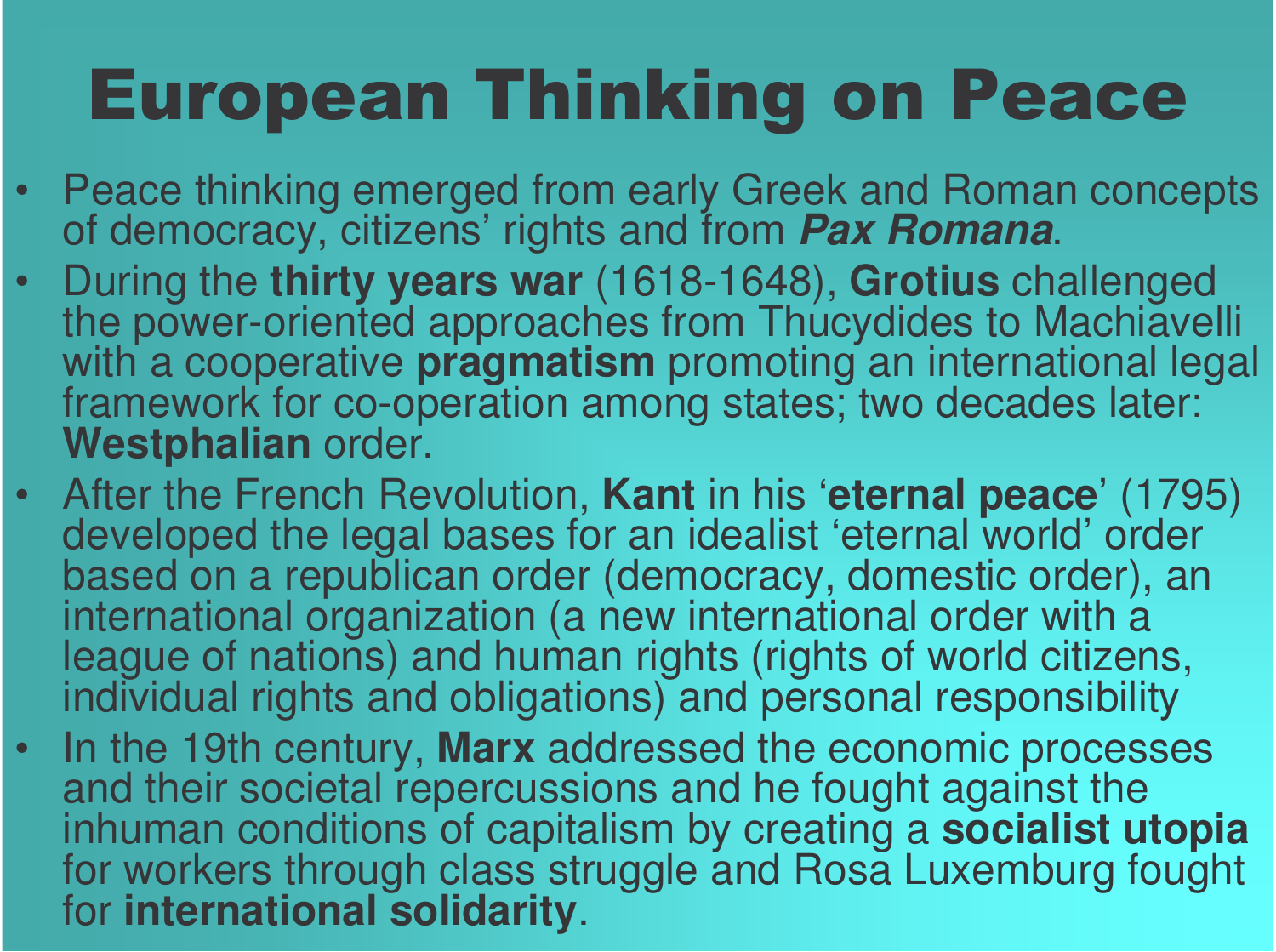## Liberation through Education

- $\bullet$  The idea of peace changed from <sup>a</sup> static state of no-war to <sup>a</sup> more dynamic process of enabling social change and **positive peace**.
- $\bullet$  The basic idea of Freire's Pedagogy of the Oppressed (1998) admitted that the oppressed have been **deprived of their voices** and therefore, **denied their role as active cocreators of culture**, and thus would permit them to transform the situation of oppression into **cultural liberation**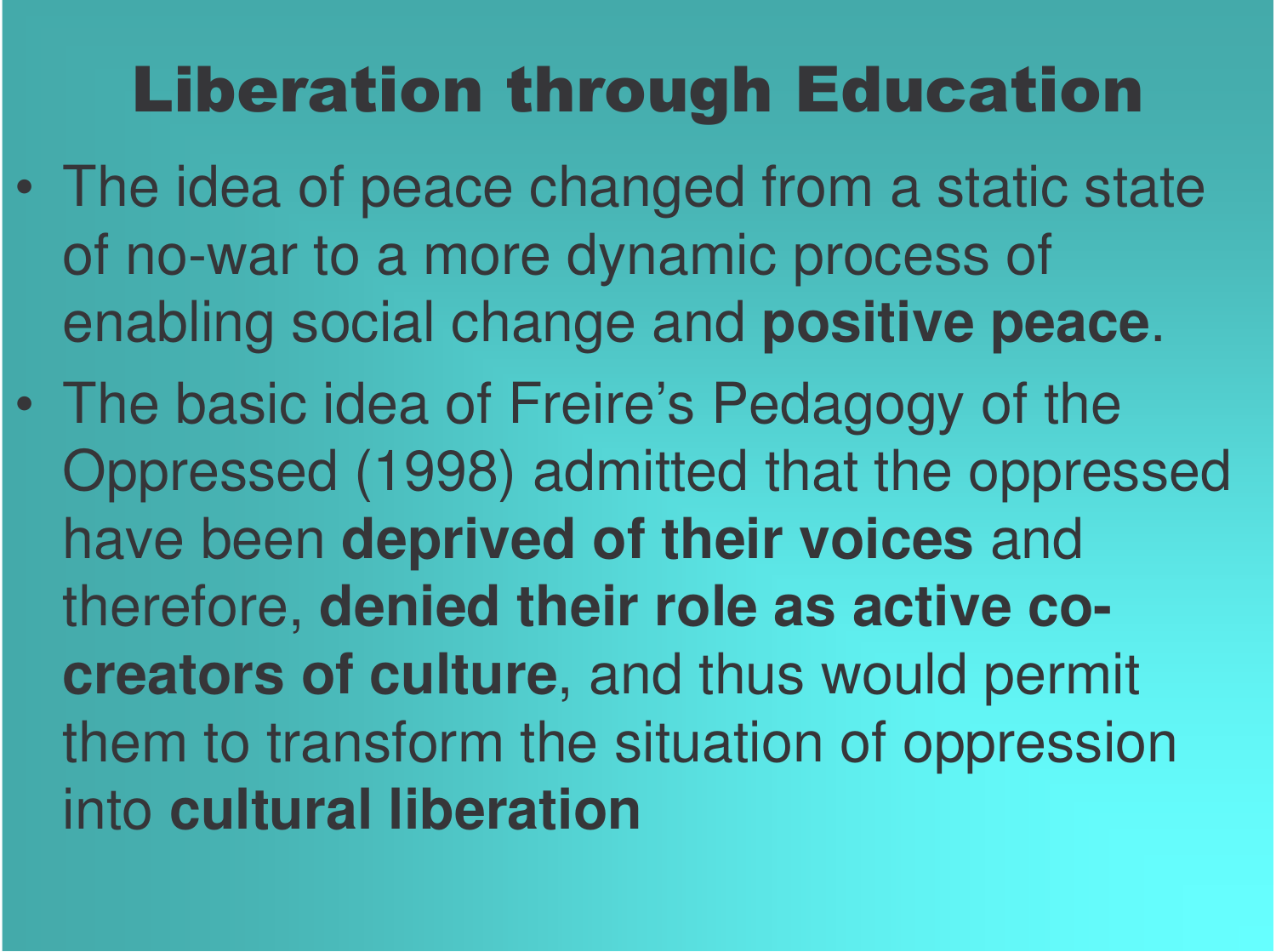## **Future Peace and Security**

- During the past five centuries, the West has dominated world thinking on peace through conquest, Christian religion, transnational economy, instant communications, and cultural homogeneity that has created for minorities a c o ns u me ris t wo rld mo d el.
- Occident has **benefited** from multiple knowledge coming from the Orient and indigenous societies, integrated and transformed into the present world model of legal norms and social habitus. Western ideas have been spread by processes of globalization, multilateral organizations and by the media (TV, radio, films).
- The results have been an unprecedented scientific and **technological innovation**, secularism, but also social inequity, **poverty**, violence linked to organized crime, and growing intercultural tensions often expressed by fundamentalist (Muslim, Christian, Jewish et al.) thinkers and movements.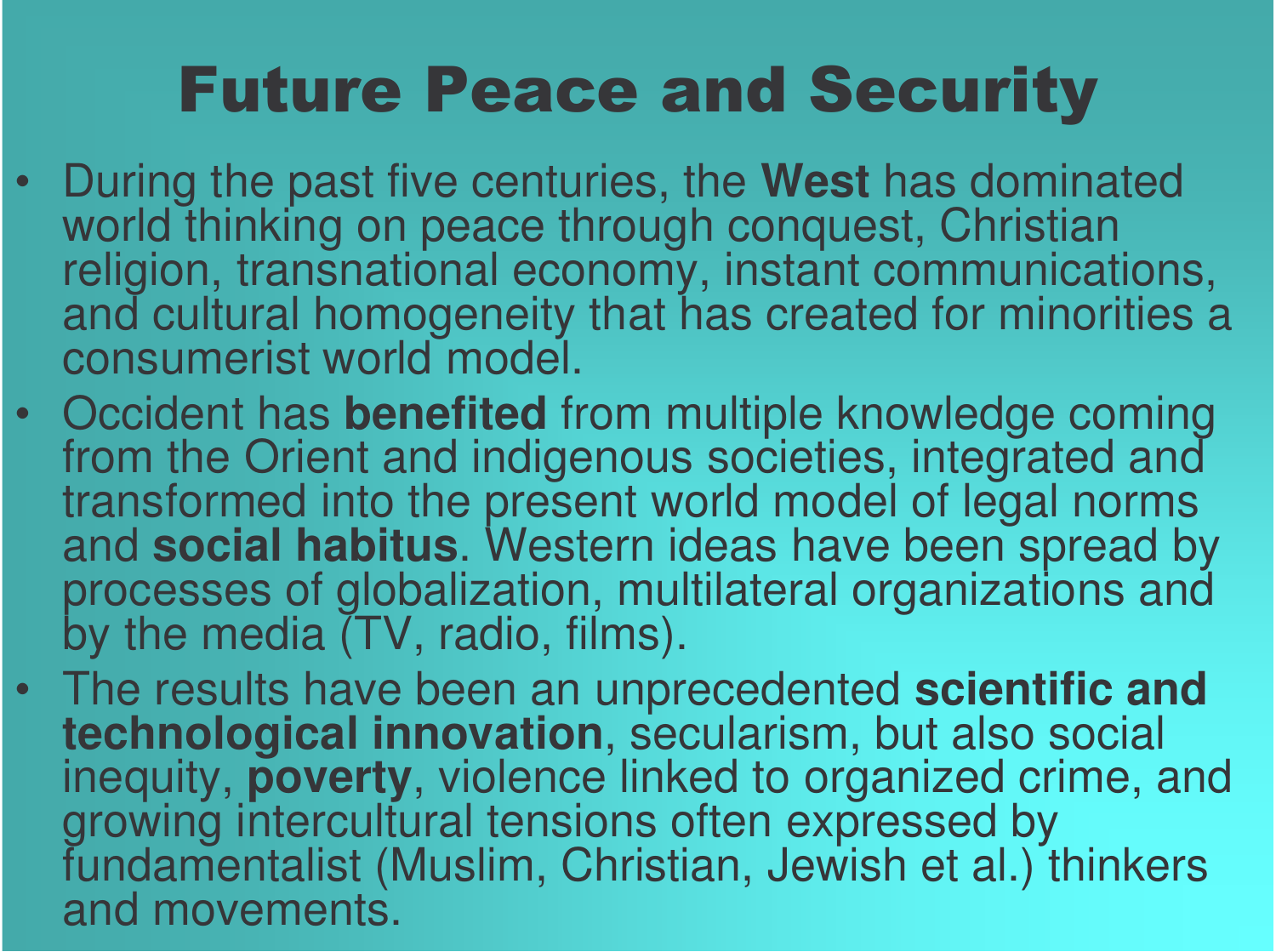## 3. Gandhi and Ahimsa

- Gandhi's teaching started in South Africa within <sup>a</sup> dramatic situation of Apartheid and racial discrimination (Mandela 1994), reached also Ghana where Nkruma was inspired by his ideas when he created the utopia of an African socialism.
- Nyerere used in Tanzania the traditional '*ujamaa*' for developing a livelihood approach with nonviolence
- The *'ubunto*' development of South Africa recreated traditional communitarian roots of self-development with Gandhi's ahimsa, to reconcile <sup>a</sup> country divided by decades of racial conflicts.
- $\bullet$  Burundi and Rwanda used the '*gacaca*' (grass-root tribunals in villages), <sup>a</sup> bottom-up ahimsa movement, to close some of the wounds of the previous civil war,
- Gandhi influenced Martin Luther King's Civil Right Movement, where the main idea of true peace is not the absence of tensions, but the daily presence of justice and equality.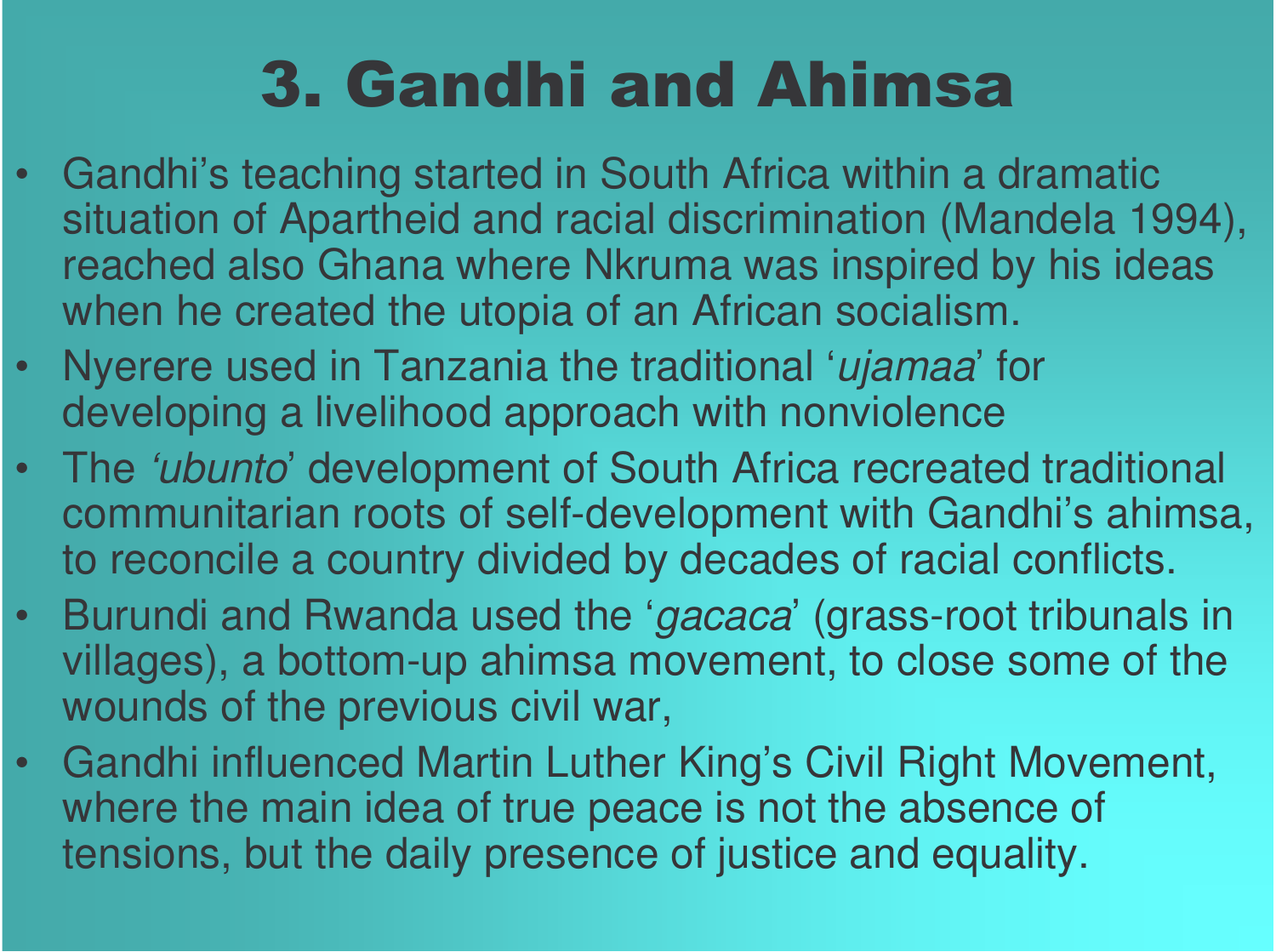## 4. What is Sustainable Peace?

- **Preventive diplomacy'** (Dag Hammarskjold & Boutros-Ghali). Tries in **preventive** way to avoid escalation and spreading of conflicts through political solutions, widely employed in African to support peaceful emancipation.
- Orient contributed to nonviolence with other humans and nature. From the Indian tradition the '*ahimsa*' concept signifies not to do harm to any living organism due to re-incarnation and development of the spirit.
- •China's Taoism proposed a harmony among sky, earth, and<br>humans generating cosmic energy which is the way to intelligence and fruitful life.
- •• Indigenous societies, living in difficult environmental conditions, have also developed a deep respect and unity with nature
- $\bullet$ Dark history of gender discrimination, intra-familial violence, feminicides, rape, trafficking of women and girls, aggression against women and children have created higher vulnerability of women; acceptance of UN Security Council Resolution 1325 that reinforced the ongoing gender mainstreaming in the UN bodies. Women are crucial in development.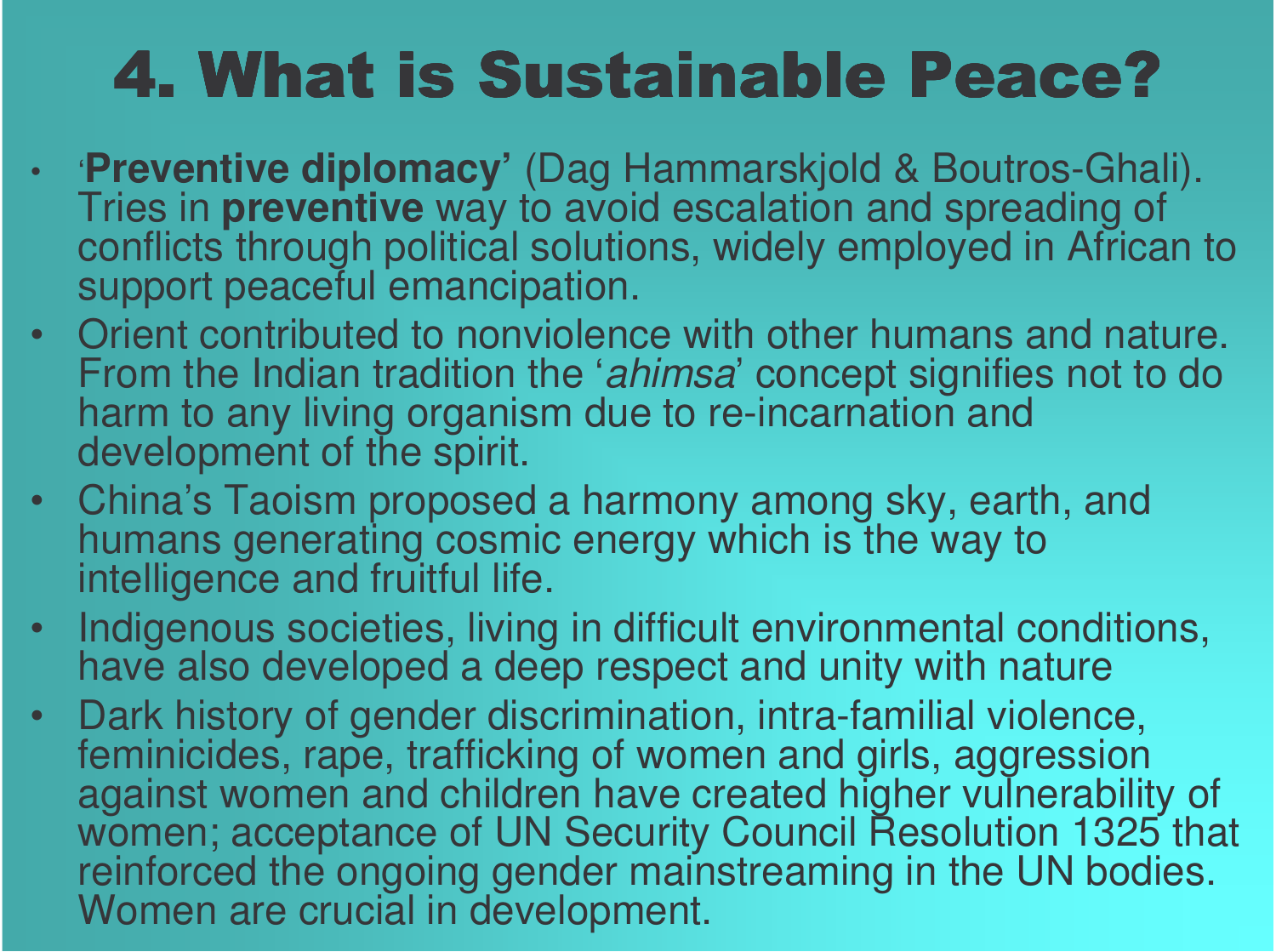## **50 Indicators of Sustainability**

| Theme                        | Sub-theme                            | Indicator                                                                                              |  |  |
|------------------------------|--------------------------------------|--------------------------------------------------------------------------------------------------------|--|--|
| Atmosphere (9)               | Climate change                       | Emissions of greenhouse gases                                                                          |  |  |
|                              | Ozone layer depletion<br>Air quality | Consumption of ozone-depleting substances<br>Ambient concentration of air pollutants in<br>urban areas |  |  |
| Land $(10)$                  | Agriculture (14)                     | Arable and permanent crop land area<br>Use of fertilizers                                              |  |  |
|                              |                                      | Use of agricultural pesticides                                                                         |  |  |
|                              | Forests $(11)$                       | Forest area as a percent of land area                                                                  |  |  |
|                              |                                      | Wood harvesting intensity                                                                              |  |  |
|                              | Desertification (12)                 | Land affected by desertification                                                                       |  |  |
|                              | Urbanization (7)                     | Area of urban formal and informal<br>settlements                                                       |  |  |
| Oceans, seas and coasts (17) | Coastal zone                         | Algae concentration in coastal waters                                                                  |  |  |
|                              |                                      | Percent of total population living in<br>coastal areas                                                 |  |  |
|                              | <b>Fisheries</b>                     | Annual catch by major species                                                                          |  |  |
| Fresh water (18)             | Water quantity                       | Annual withdrawal of ground and surface<br>water as a percent of total available water                 |  |  |
|                              | Water quality                        | <b>BOD</b> in water bodies                                                                             |  |  |
|                              |                                      | Concentration of faecal coliform in<br>freshwater                                                      |  |  |
| Biodiversity (15)            | Ecosystem                            | Area of selected key ecosystems                                                                        |  |  |
|                              |                                      | Protected area as a % of total area                                                                    |  |  |
|                              | <b>Species</b>                       | Abundance of selected key species                                                                      |  |  |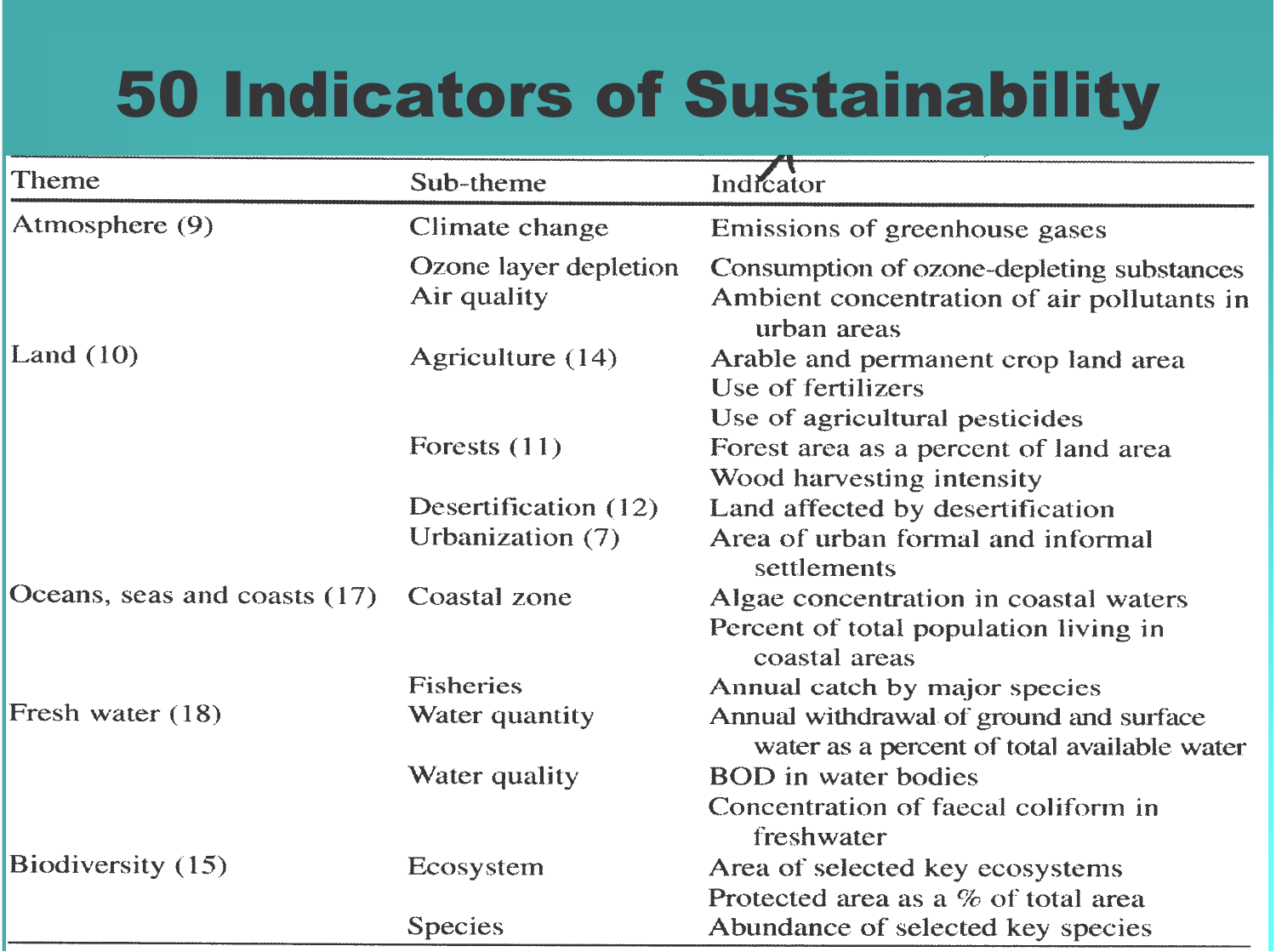## 5. Peace and Patriarchy

- In the Orient and Occident, during several millennia patriarchy emerged as <sup>a</sup> common social practice and the underlying factor of violence (Reardon 1985).
- As <sup>a</sup> cross-cultural phenomenon, social representations and personal identity processes have consolidated <sup>a</sup> **status quo** in beliefs, rules, and habits, where male hierarchy dominates gender.
- Therefore, peace movements, activities and education must transform the patriarchal mind-set.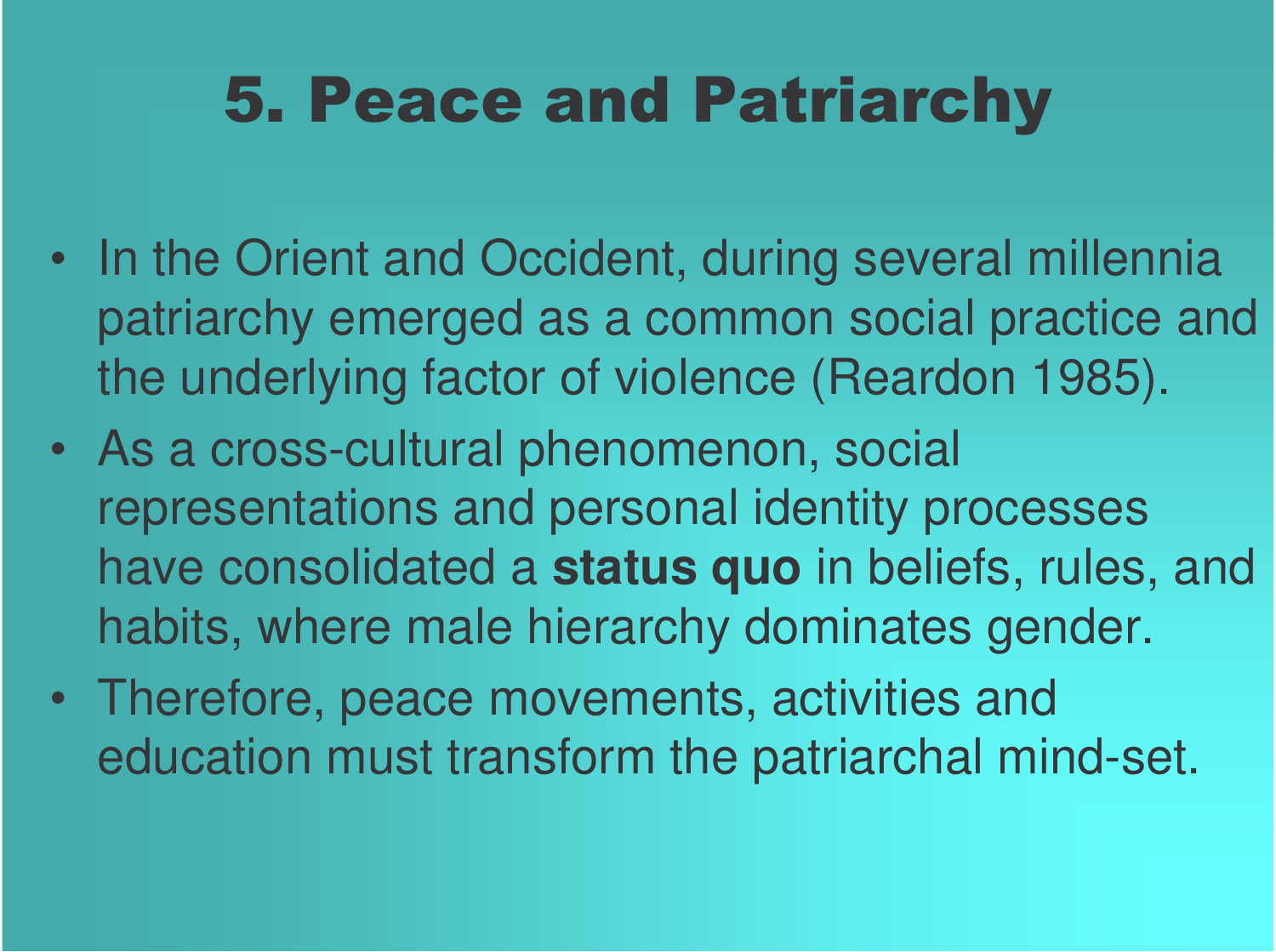

**Patriarchal Hegemony has <sup>a</sup>**

 $(+)$ ? ? ? ? ? ? ? ? ? **Sustainability has <sup>a</sup> Positive Influence on Human Development** (i.e., as sustainability increases, human development increases)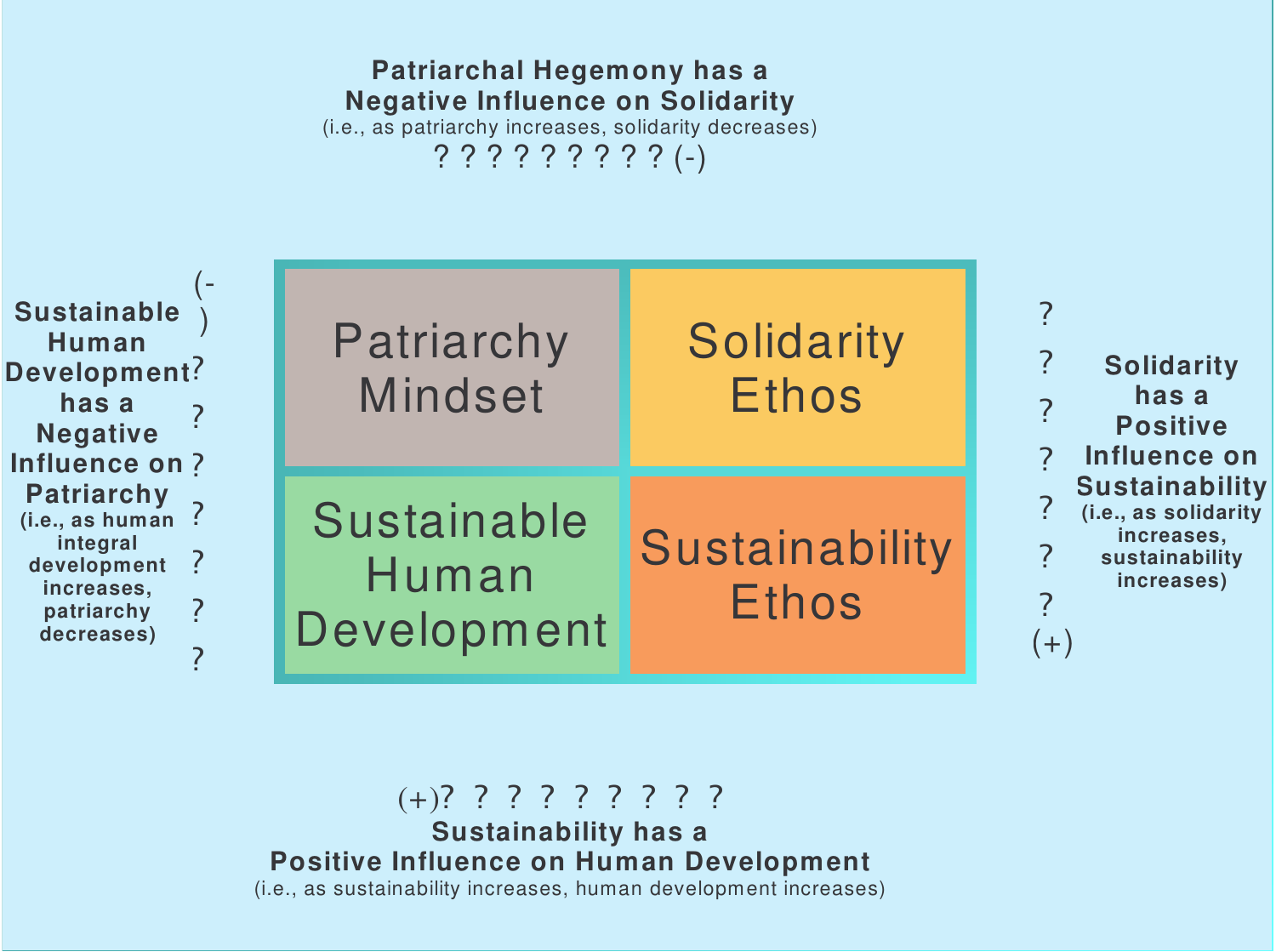

**Source: UNIFEM, 2000, 2007; UNAIDS, 2000 90% of all Maternal Dead occurs in Developing Countries: (500,000 dead/year)**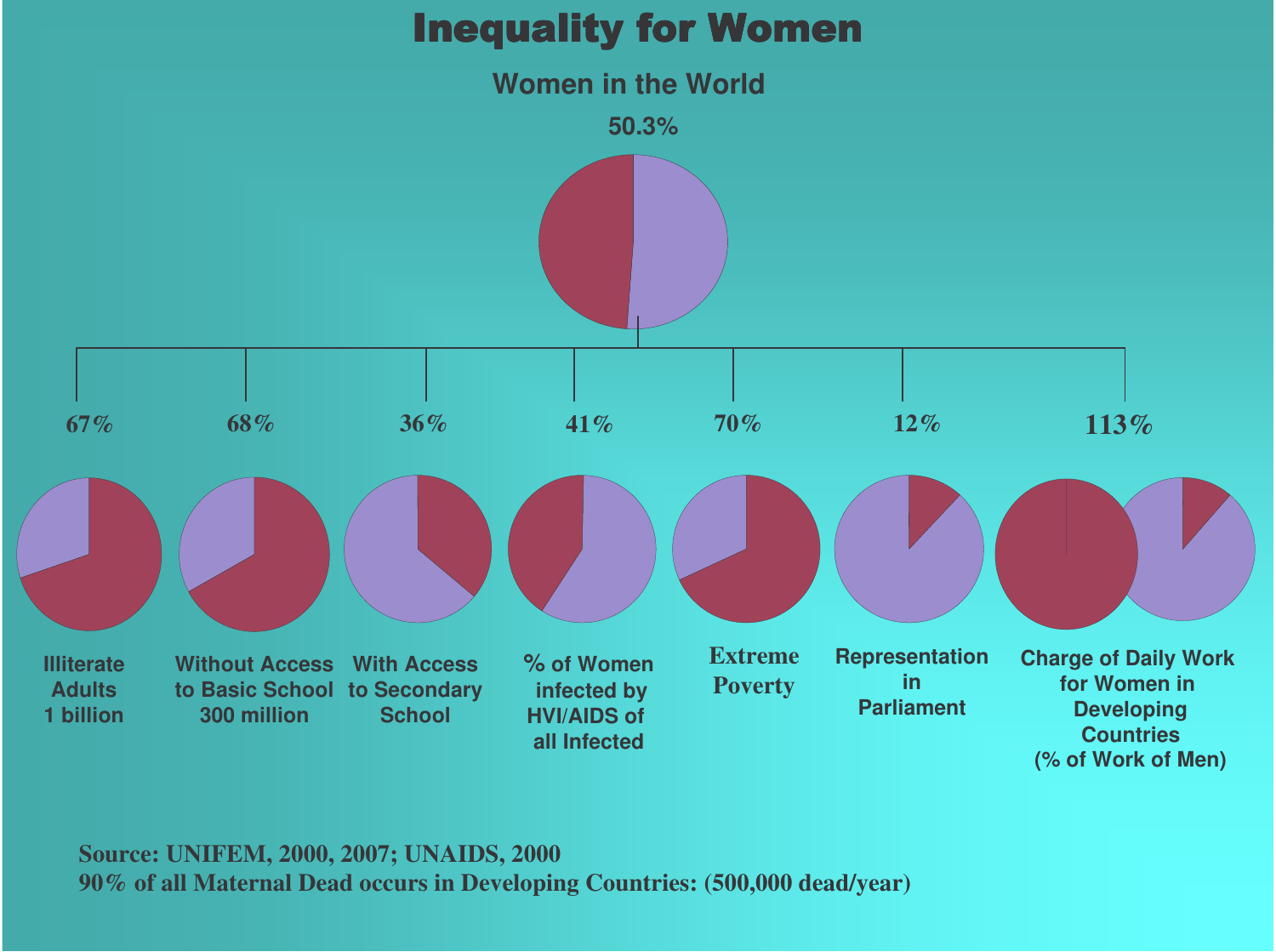| <b>Gender Equity Indicator</b>                                                                            | <b>Country</b> | Lowest Worldwide Highest Countries<br>Average |       | <b>Country Reporting Reported</b> | Year |
|-----------------------------------------------------------------------------------------------------------|----------------|-----------------------------------------------|-------|-----------------------------------|------|
| Ratio of girls to boys in primary education                                                               | 0.63           | 0.95                                          | 1.03  | 163                               | 2001 |
| Ratio of girls to boys in secondary education                                                             | 0.46           | 0.69                                          | 1.39  | 144                               | 2001 |
| Ratio of girls to boys in tertiary education                                                              | 0.15           | 1.13                                          | 3.36  | 116                               | 2001 |
| Ratio of literate women to literate men                                                                   | 0.42           | 0.93                                          | 1.09  | 123                               | 2004 |
| Women's share in salaried office employment $(\%)$                                                        | 6.1            | 40.26                                         | 55.9  | 136                               | 2003 |
| National parliament seats held by women $(\%)$                                                            | $\overline{0}$ | 14.43                                         | 49    | 182                               | 2005 |
| U.N. Gender Equity Index (combined male-female)<br>parity in economic, political, and resource decisions) | 0.123          | 0.551                                         | 0.908 | 78                                | 2003 |

Source: United Nations Statistics Division (UNSD), 2005 http://unstats.un.org/unsd/demographic/products/indwm/ww2005/tab4b.htm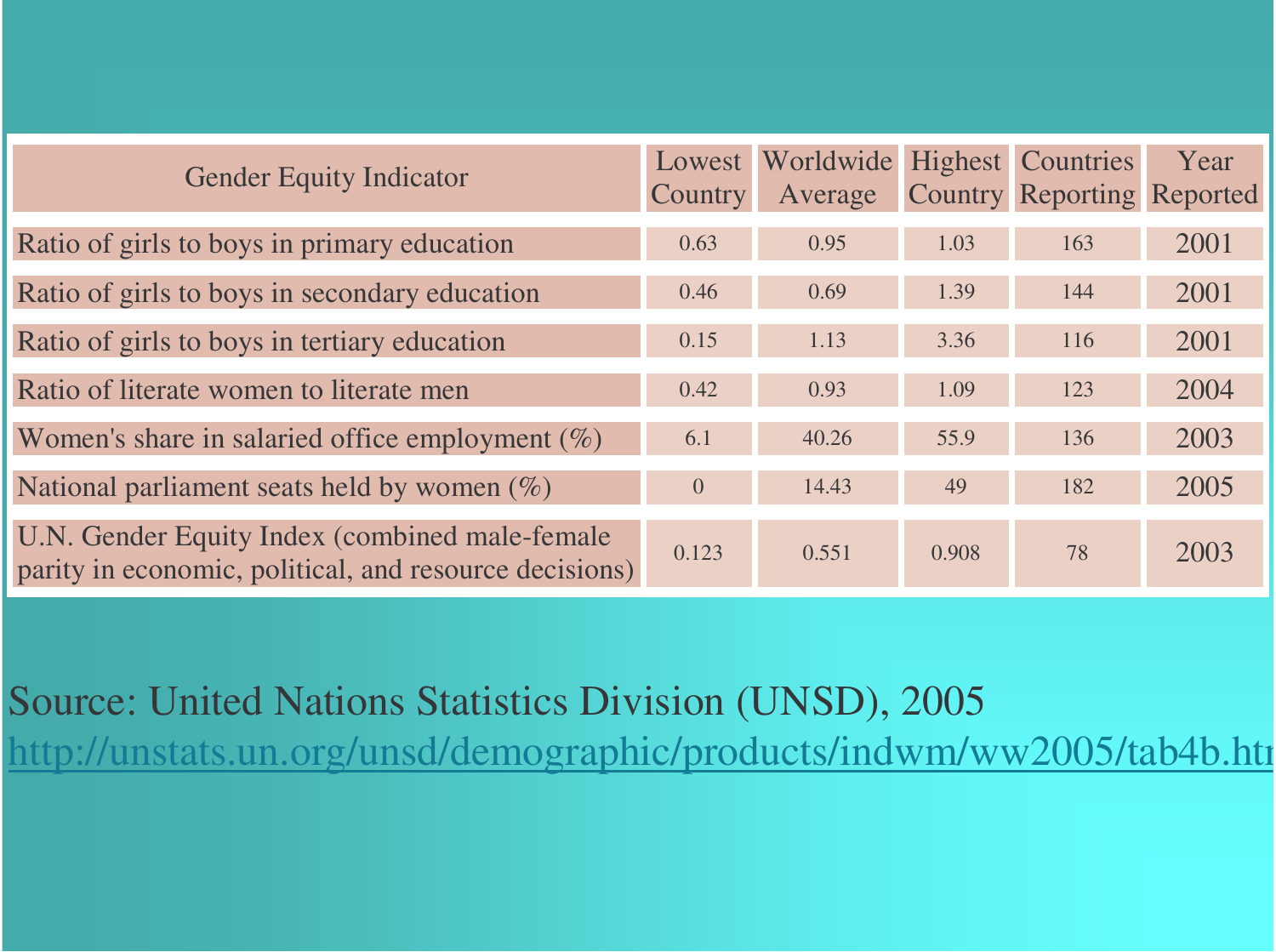# Human, Ge<br>**Imental Se** 76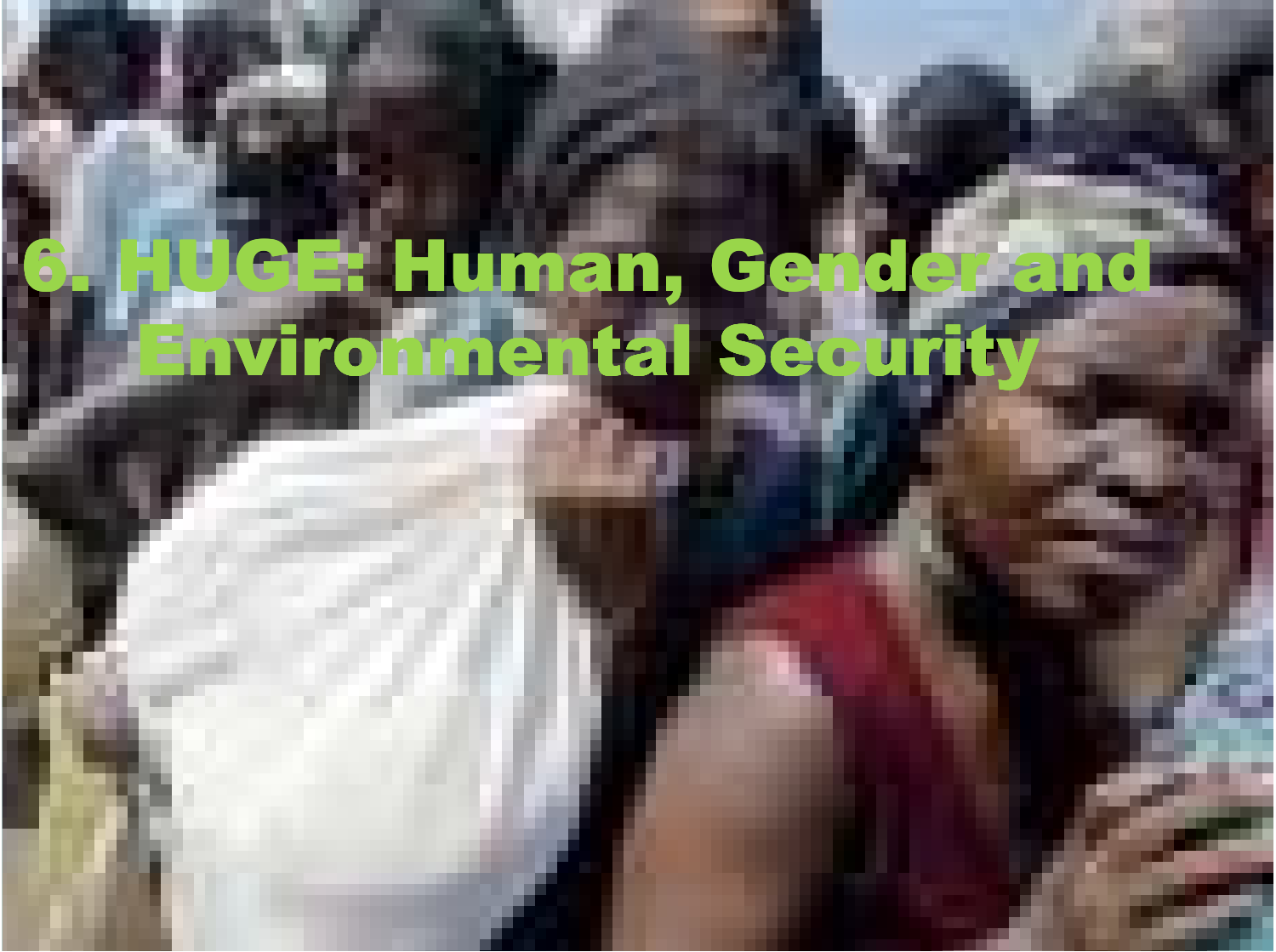#### Human, Gender and Environmental Security (HUCE)

| <b>Level of</b><br>expansion | <b>Determination</b><br><b>Which</b><br>security?                                             | <b>Mode of</b><br>expansion<br><b>Reference object</b><br><b>Security of</b><br>whom? | <b>Value at risk</b><br><b>Security of what?</b> | Source(s) of threat<br><b>Security from</b><br>whom or what?                                             |  |
|------------------------------|-----------------------------------------------------------------------------------------------|---------------------------------------------------------------------------------------|--------------------------------------------------|----------------------------------------------------------------------------------------------------------|--|
| <b>Without</b><br>expansion  | <b>National</b><br>security<br>(political, military<br>dimension)                             | <b>The State</b>                                                                      | Sovereignty, territorial<br>integrity            | Other States, terrorism,<br>sub-state actors,<br>guerrilla                                               |  |
| <b>Increased</b>             | Societal security                                                                             | Nations, social<br>groups                                                             | National Unity, national<br>identity             | (States), Nations,<br>Migrants, Alien cultures                                                           |  |
| <b>Radical</b>               | <b>Human security</b>                                                                         | <b>Individuals</b><br>(Humankind)                                                     | Survival, quality of life,<br>cultural integrity | <b>The State,</b><br>globalization, nature,<br>GEC, poverty,<br>fundamentalism                           |  |
| <b>Ultra-radical</b>         | <b>Environmental</b><br><b>Security</b>                                                       | Ecosystem,<br>urban and<br>agricultural<br>system                                     | <b>Sustainability</b>                            | <b>Nature Humankind</b>                                                                                  |  |
| <b>Trans-</b><br>radical     | <b>Gender security</b><br><b>Source:</b> Bjørn Møller, 2003:279 and Úrsula Oswald, 2001, 2004 | <b>Gender</b><br>relations,<br>indigenous,                                            | <b>Equity, identity, social</b><br>relations     | Patriarchy, totalitarian<br>institutions (élites,<br>governments,<br>religions, culture),<br>intolerance |  |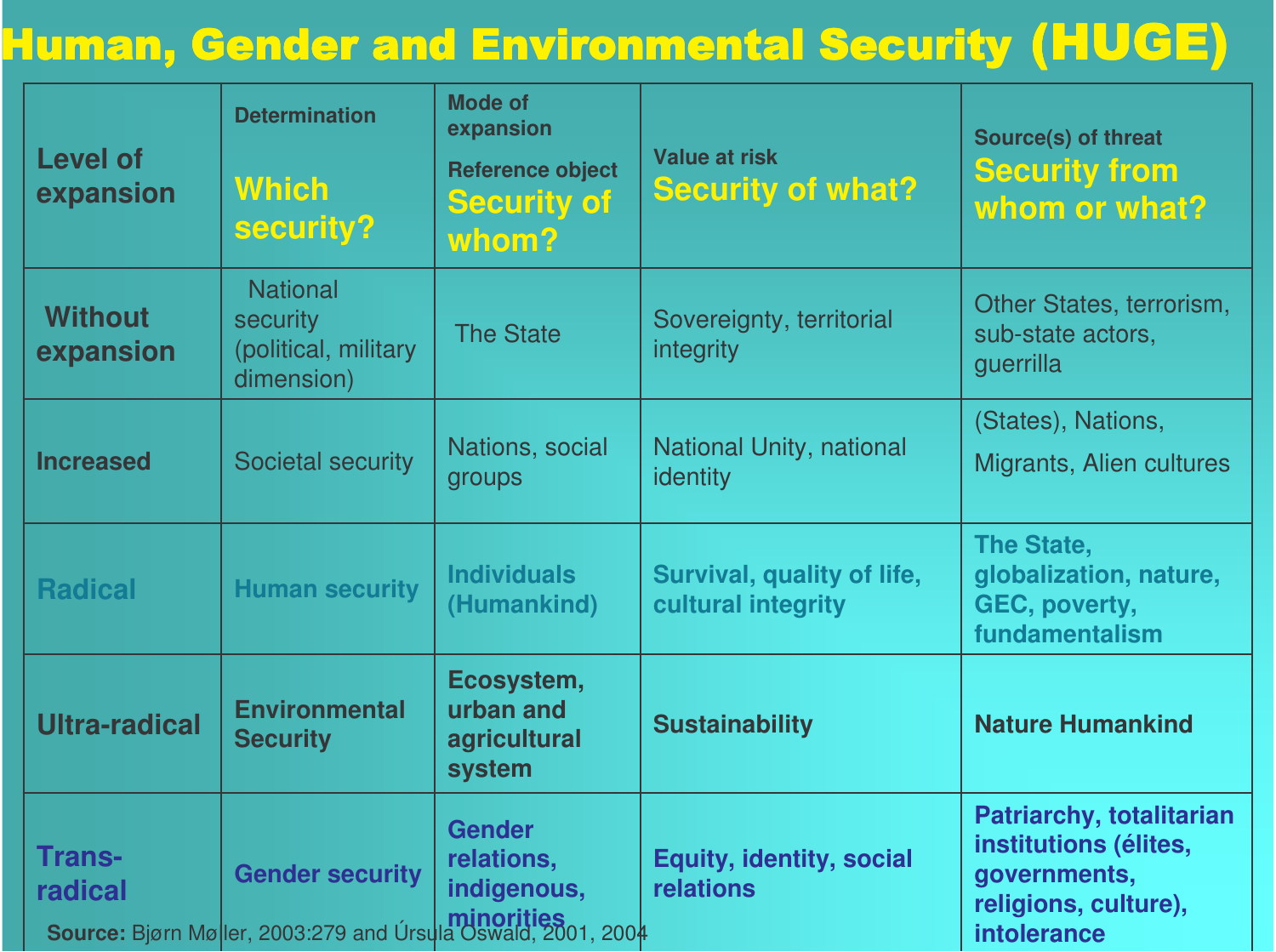## HUGE

- Oswald (2001) suggest a widened concept of Human, Gender and Environmental Security (HUGE) that combines a ample gender concept of vulnerable groups with a human-centered focus on environmental security and peace challenges.
- $\bullet$ HUGE concept analyzes the patriarchal, violent and exclusive structures within the family and society questioning the existing process of social representation-building and traditional role assignation between genders consolidating women discrimination and powerlessness.
- •Reorients 'human security' to greater equity and development through social organization, specific governmental policies (quotas), private ethical investments and legal reinforcements by stimulating sociopolitical participation of women, young, unemployed, indigenous, elders and other minorities.
- •At international level HUGE improves free and equal access to world and regional markets without trade distortions. It stimulates further world solidarity to support the poorest countries with financial aid, technological support and debt relief.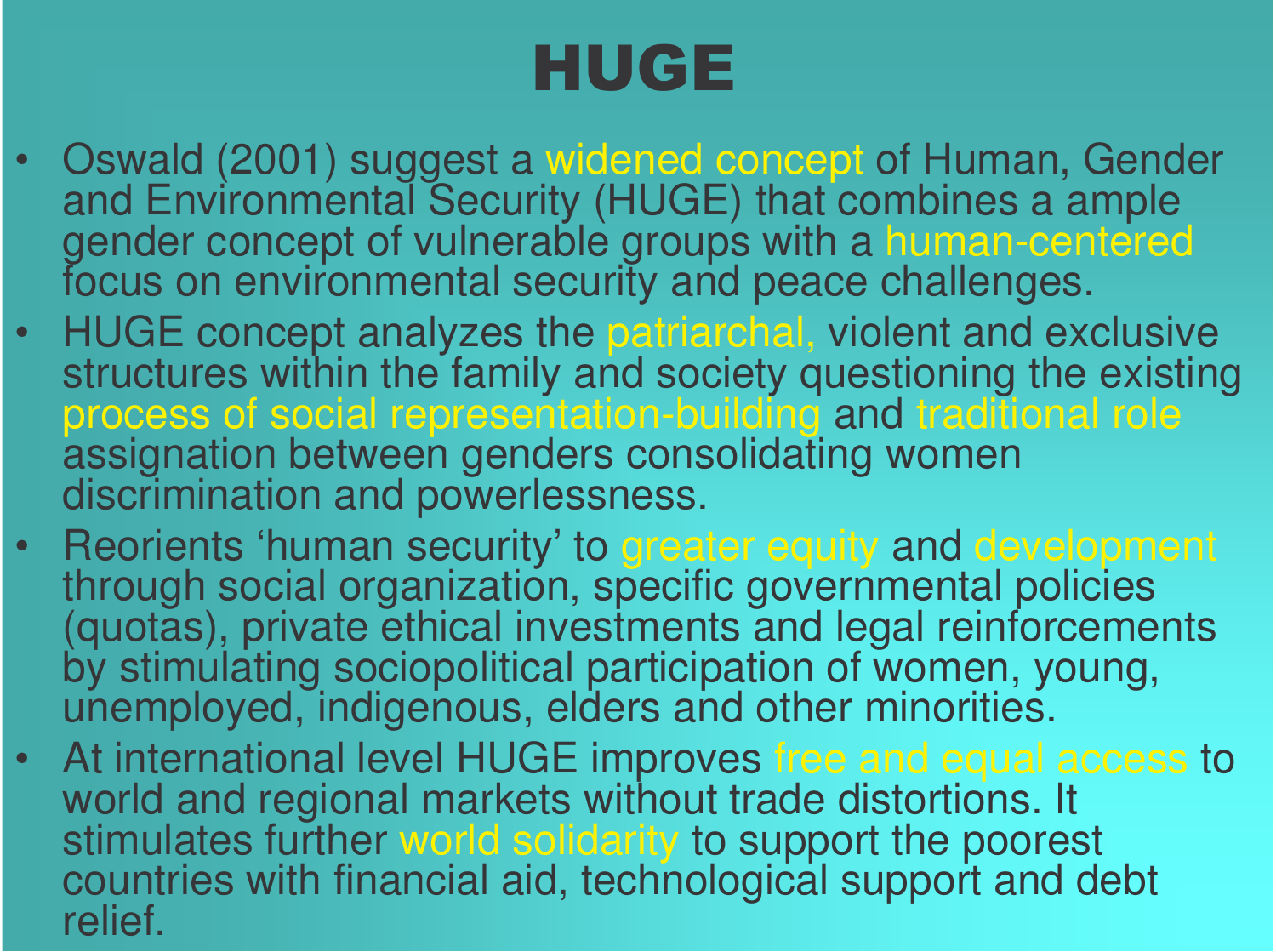- • HUGE includes <sup>a</sup> healthy environment, integral management of natural resources, prevention and remediation practices to reduce vulnerability and to stimulate resilience-building through bottom-up organization combined with top-down policies and institution-building.
- Nonviolent conflict resolution is central for personal and social identity in <sup>a</sup> world where processes of unification and diversification are occurring quicker than ever.
- HUGE includes the consolidation of participatory democracy and governance, promoting conflict prevention, nonviolent conflict resolution and peacebuilding: <sup>a</sup> 'huge' solidarity process of sustainable, inclusive, just and equal development.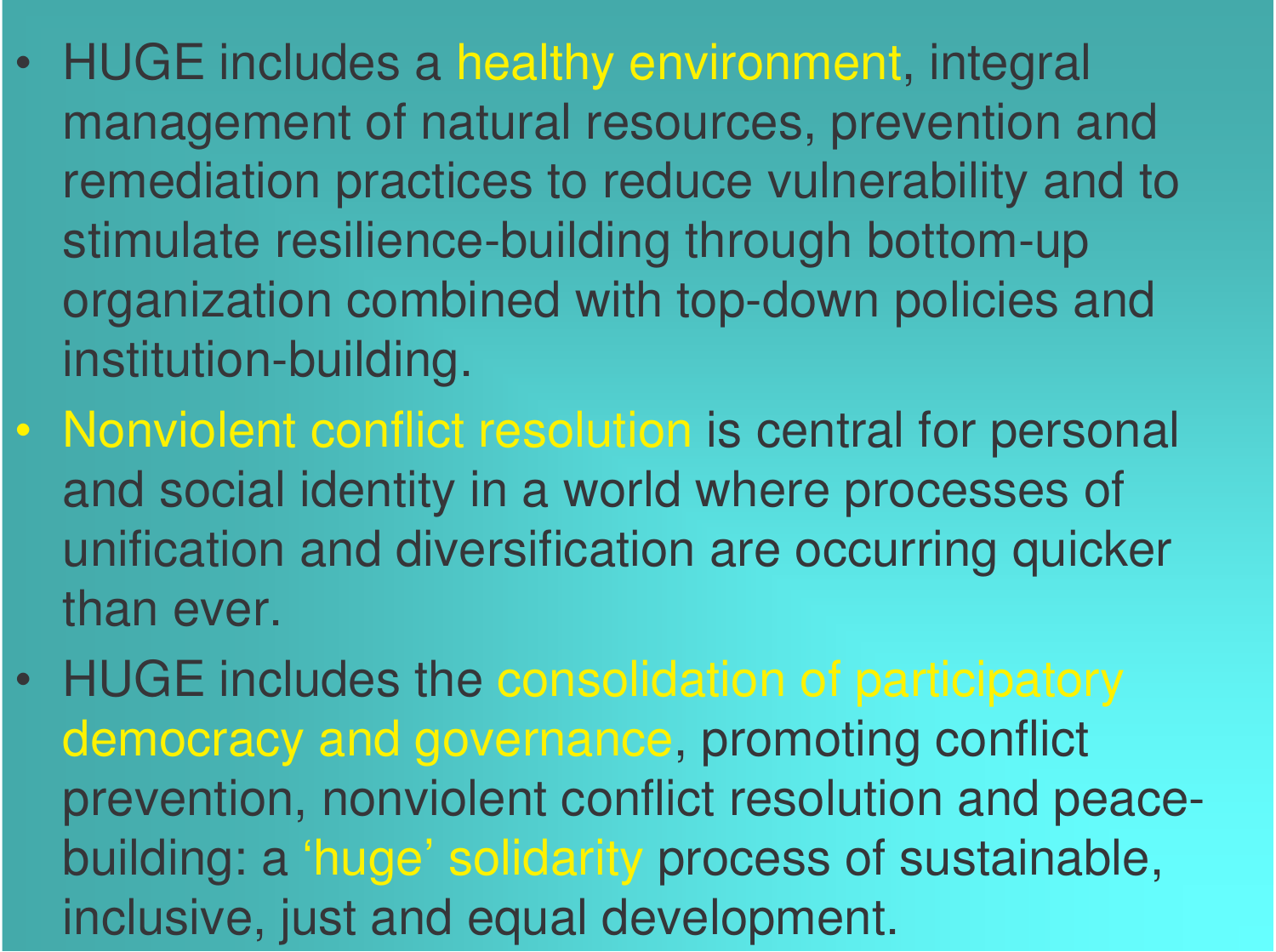## **Future of Humanity: Sustainable Peace with HUGE or what?**



cooperation with solidarity vs. isolationism and elite behaviour; cultural diversity vs. economic monopoly; peace with ahimsa vs. himsa; and spirituality vs. secularity.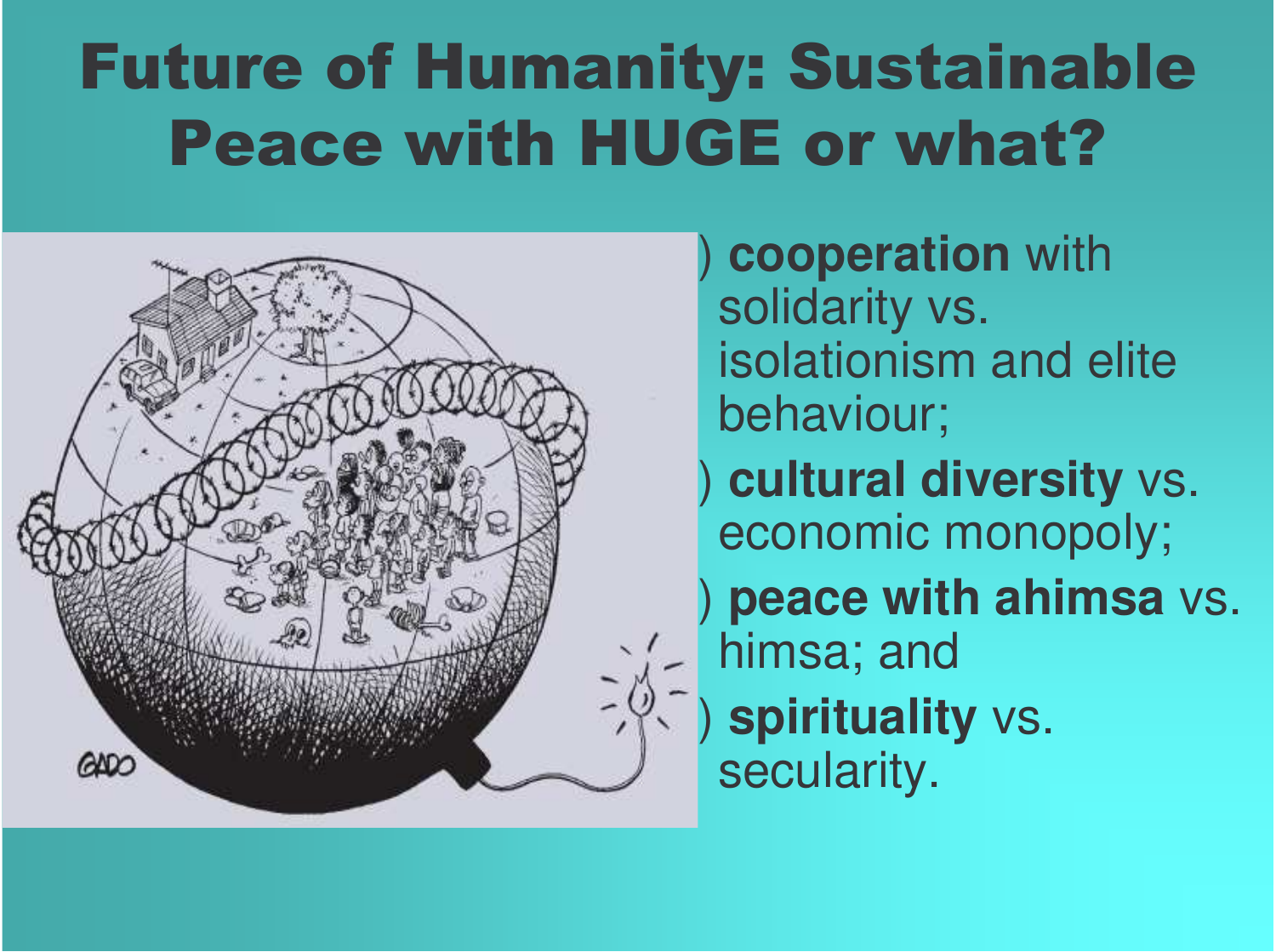## **Sustainable Peace with HUGE**